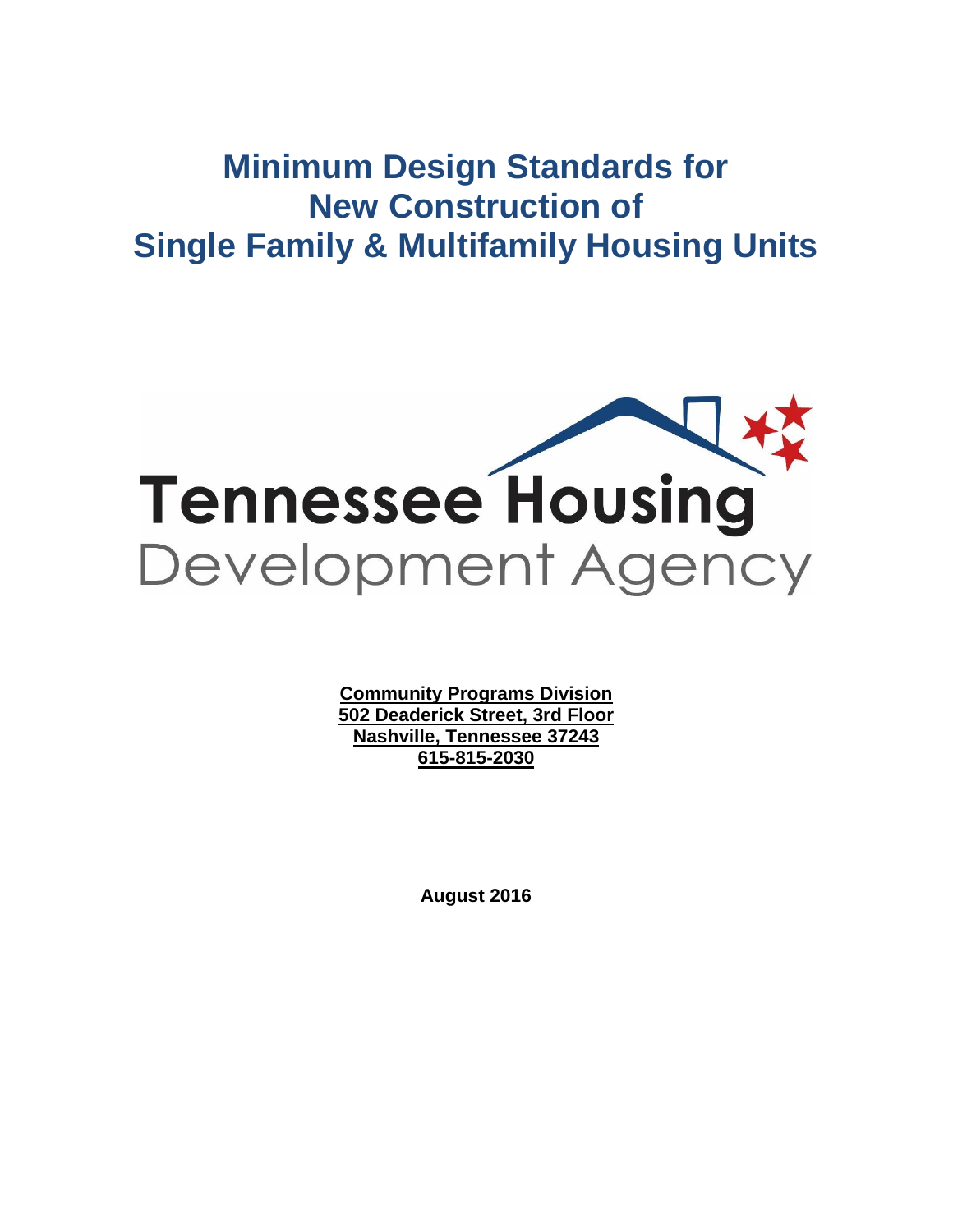## **Table of Contents**

|                                         | <u>rage</u> |
|-----------------------------------------|-------------|
|                                         |             |
|                                         |             |
|                                         |             |
|                                         |             |
|                                         |             |
|                                         |             |
|                                         |             |
|                                         |             |
|                                         |             |
|                                         |             |
|                                         |             |
|                                         |             |
|                                         |             |
| Division 14-20: Reserved for Future Use |             |
|                                         |             |
|                                         |             |
|                                         |             |
|                                         |             |
|                                         |             |
|                                         |             |
|                                         |             |
|                                         |             |
|                                         |             |
|                                         |             |

## b,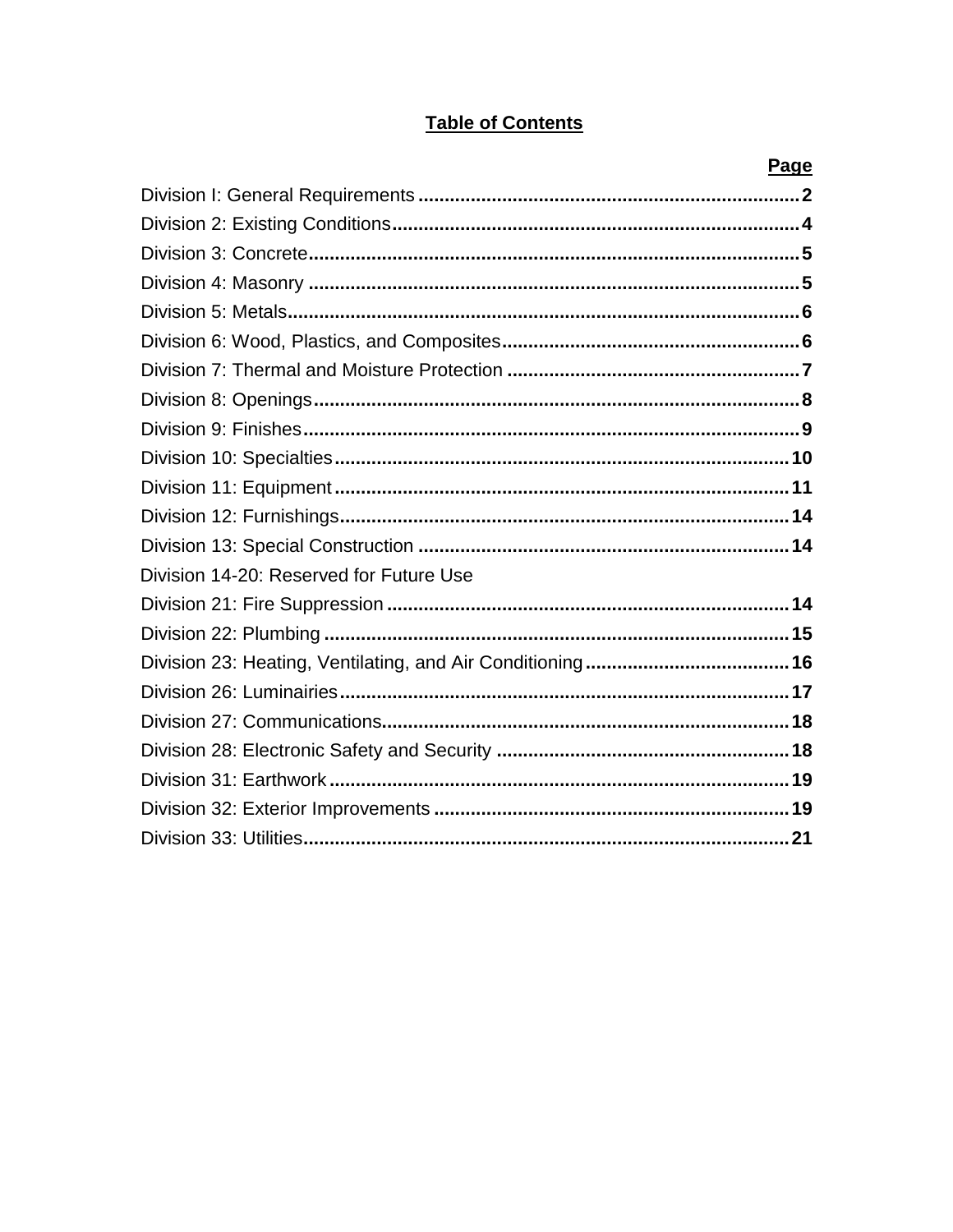## **Minimum Design Requirements**

The following minimum design standards are for all newly constructed single family and multifamily attached units. These same standards also apply to accessibility improvements. Refer to Americans with Disability Act (ADA) Accessibility Guidelines or the International Code Council (ICC) ANSI A117.1 Code for technical requirements and standards when applicable.

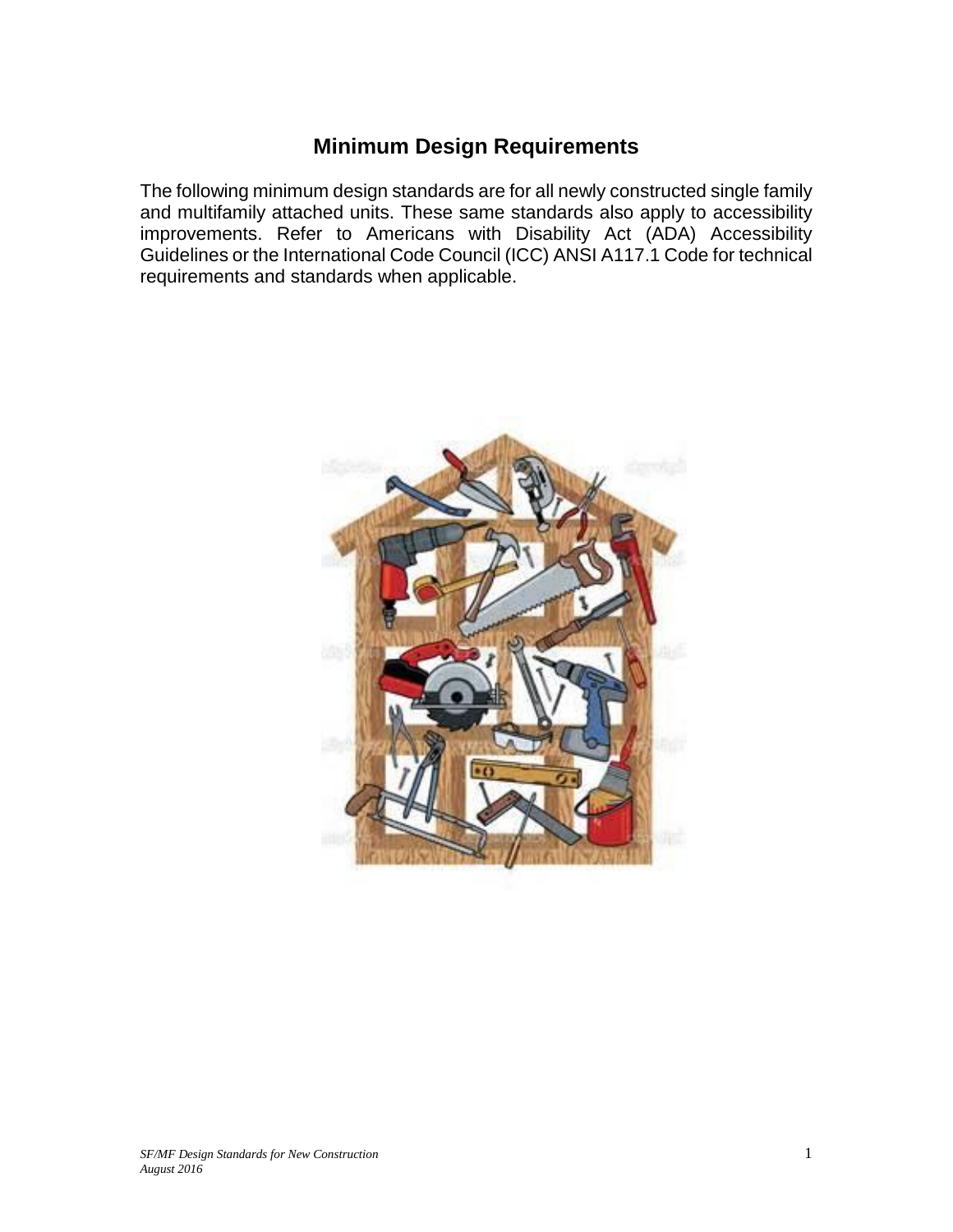## **Division I: General Requirements**

## **1 Minimum Design Standards:**

Minimum Design Standards shall apply when Tennessee Housing Development Agency (THDA) funding is used for all new construction of single family and multifamily housing. These funds are available through THDA's Community Programs Division.

THDA's Minimum Design Standards are provided in conformance with the requirements of 24 CFR 92.251 and are to be used as a guideline to meet and/ or exceed all applicable State, county, and local codes. These standards also serve as a vehicle to promote and enforce modern construction and design practices for builders, contractors, and design professionals who wish to utilize funding from the Tennessee Housing Development Agency's Community Programs Division. Other methods of construction and design may be acceptable on a case by case basis.

A complete set of construction documents must be submitted prior to the approval of the project. Construction documents shall be drawn upon suitable material. Electronic media documents are permitted to be submitted when approved by THDA. Construction documents shall be of sufficient clarity to indicate the location, nature and extent of the work proposed and show in detail that the work proposed will conform to the provisions of this code and relevant laws, ordinances, rules and regulations, as determined by THDA. Manufacturer's installation instructions, as required by this code, shall be available on the job site at the time of inspection.

The construction documents submitted shall be accompanied by a site plan showing the size and location of new construction and existing structures on the site and distances from lot lines. In the case of demolition, the site plan shall show construction to be demolished and the location and size of existing structures and construction that are to remain on the site or plot.

## **2 Quality Assurance:**

General Contractors and/or subcontractors shall furnish a written material and labor warranty on all units, materials and workmanship for a period not less than one full year after the date that the certificate of occupancy is issued or owner's final inspection acceptance.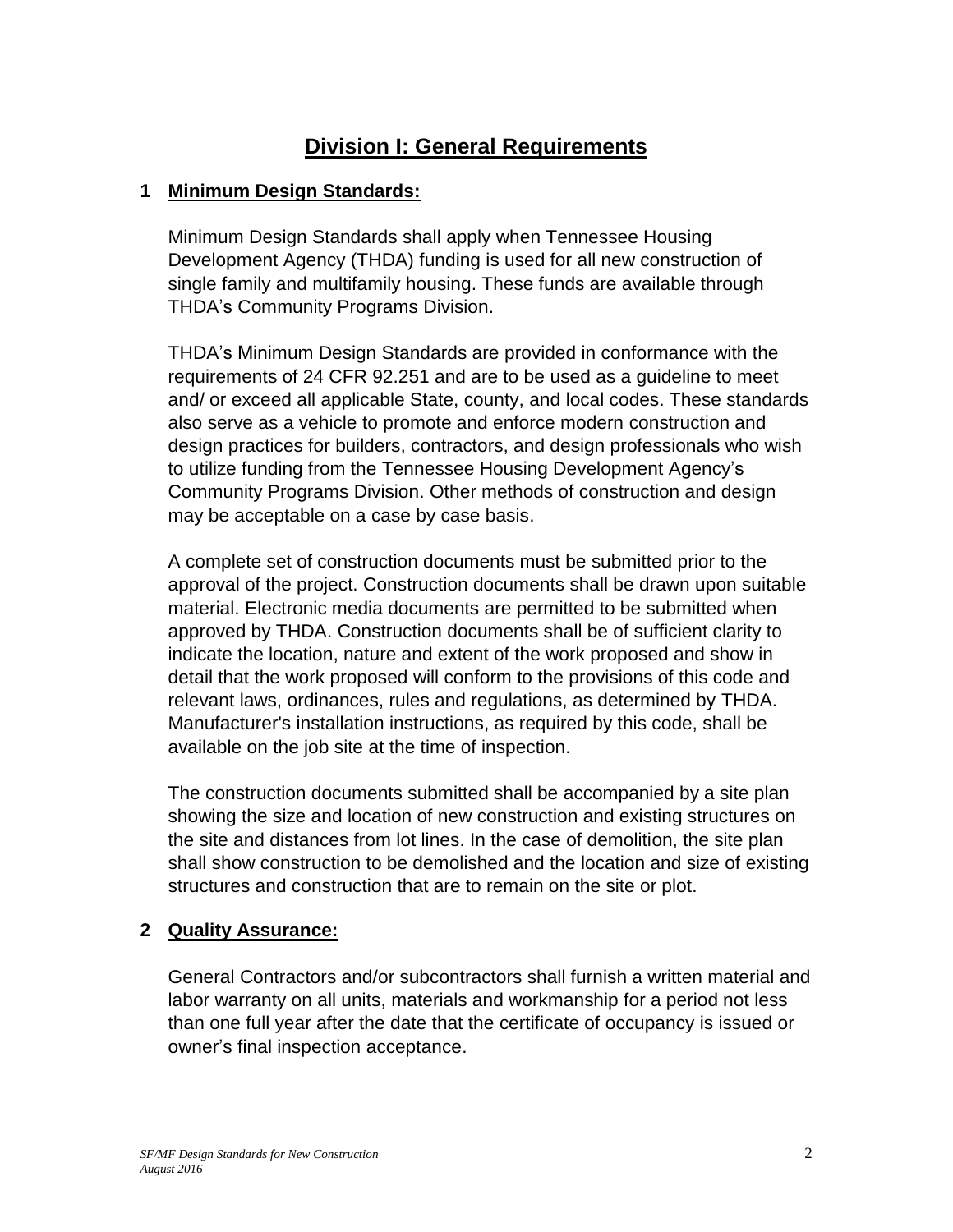## **3 Unit Size Requirements:**

The following minimum square foot measurements are required for the different type of units. Net square feet are the heated and cooled area of the unit.

- **SRO units:** Shall contain at least 150 square feet (common kitchen/ bath)
- **Efficiency units:** Shall contain at least 400 square feet
- **One-bedroom units:** Shall contain at least 600 square feet **Two-bedroom units:** Shall contain at least 800 square feet.
- **Three-bedroom units:** Shall contain at least 1,000 square feet.
- **Four-bedroom units:** Shall contain at least 1,100 square feet.

## **4 Units for Elderly Residents:**

All newly constructed units for elderly residents, age 62 or older, shall be located at the grade level or on an elevator accessible floor in compliance with ICC A117.1-2009 1005 Type C Visitable Units.

## **5 Universal Design:**

Projects that receive funding from THDA for the purpose of constructing single family or multi-family housing are encouraged to use Universal Design principles to ensure the unit's viability for a range of future users. Information regarding Universal Design principles can be found at:

**<http://www.huduser.org/Publications/PDF/remodel.pdf> and at <https://www.ncsu.edu/ncsu/design/cud/>**

## **6 Codes:**

All construction shall comply with applicable State, county, and local codes, planning and zoning requirements, local authorities' rules and regulations. Federal regulations which may pertain to any specific project such as the Fair Housing Amendment Act of 1988, Section 504 of the Rehabilitation Act of 1973 and Americans with Disabilities Act of 2010, as amended, also apply. In the absence of local codes, the State of Tennessee adopted ICC codes and Uniform Physical Condition Standards shall apply.

## **7 Energy Efficiency:**

All newly constructed residential building envelope designs shall exceed minimum energy efficiency requirements of the 2009 International Energy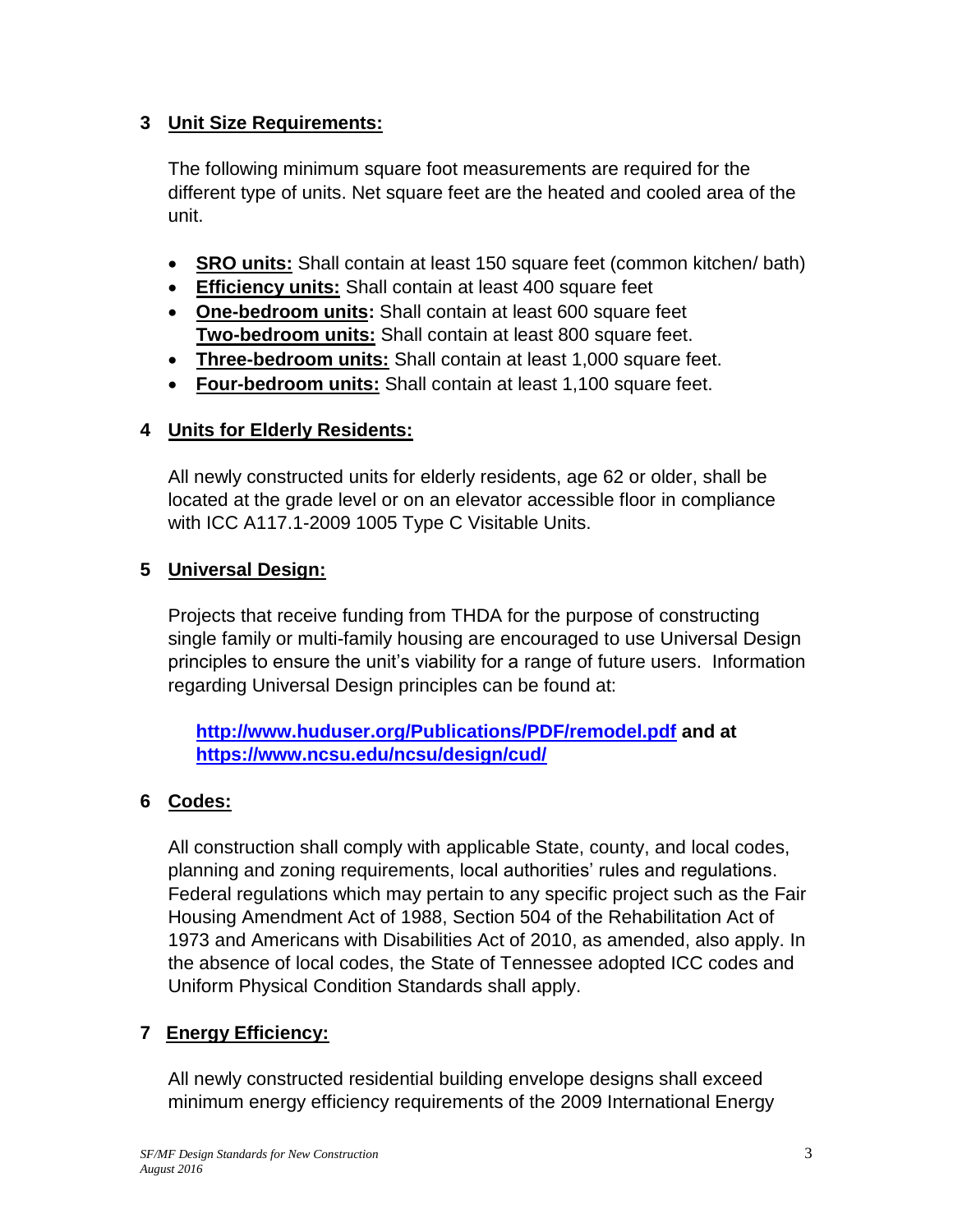Conservation Code (IECC). Documentation and/or calculations that the building envelope exceeds the code requirements must be provided from REScheck or other approved software that the building envelope exceeds 2009 IECC requirements. REScheck is a U.S. Department of Energy software package; free download can be found at:

## **<http://www.energycodes.gov/rescheck/>**

## **8 Testing:**

**a.** All new construction shall require a blower door test in compliance with the currently adopted State of Tennessee International Energy Conservation Code; this shall be tested by a qualified HERS Rater/ BPI Building Analyst.

**b.** All new construction shall require a post construction duct tightness test in compliance with the currently adopted State of Tennessee International Energy Conservation Code; this shall be tested by a qualified HERS Rater/ BPI Building Analyst.

## **Division 2: Existing Conditions**

## **1 Soil boring and Testing:**

All new construction which contains 12 or more units will be required to have a soils analysis test performed by a state of Tennessee approved testing laboratory. THDA reserves the right to require a soils test on any project regardless of construction type or unit size. Results of the test shall comply with THDA requirements.

## **2 Hazardous Materials:**

When federal funds obtained through THDA are utilized, all project sites shall be certified free of hazardous materials such as but not limited to: Lead, Asbestos, Radioactive Waste, Biological Hazards, PCBs, Mercury, Toxic Molds, Radon, or any other health threat to the prospective residents.

## **Division 3: Concrete**

## **1 Exterior Concrete:**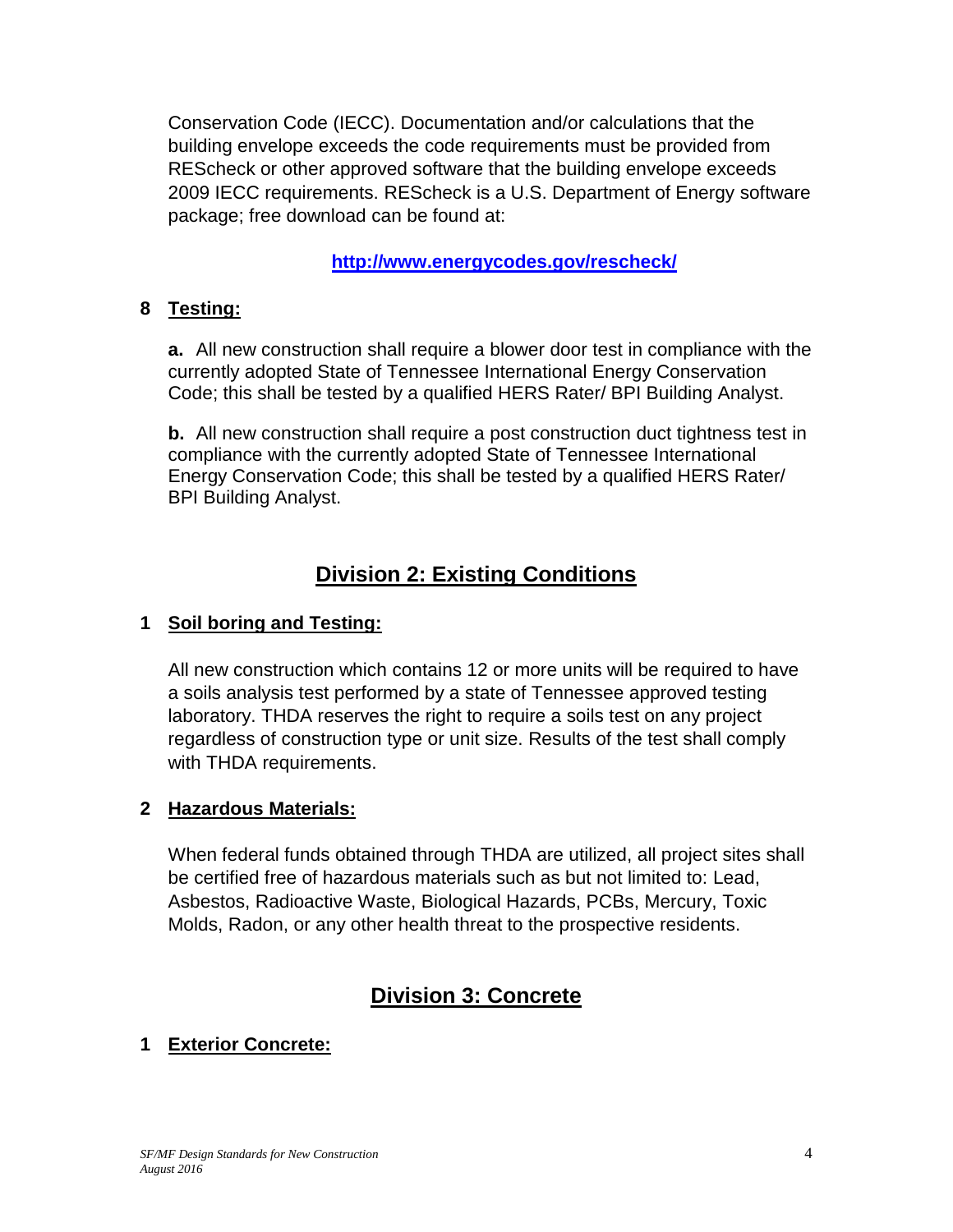Shall conform to the latest revised Standard Specification for Portland cement, ASTM C595. All concrete shall have a minimum 28-day compressive strength of 3000 psi and be entrained with 5 percent air with a minimum cement content of 520 lbs. per cubic yard (5.5 sacks). Expansion-joint material shall be ½" thick asphalt-impregnated pre-molded fiber, ASTM D1752. Follow American Concrete Institute (ACI) 318. Minimum 4" thick for driveways, parking areas, sidewalks, porches and stoops. Driveways to have fiberglass mesh or 6x6 WWF or 6" thick.

## **2 Concrete Finishes:**

Smooth formwork, no patterns, shall be used for all poured in place walls exceeding 3 feet or more exposure.

## **3 Concrete Testing:**

All new construction containing twelve (12) or more units will be required to have concrete strength tests performed by a state of Tennessee approved testing laboratory. Results of the test shall comply with the THDA requirements.

## **Division 4: Masonry**

## **1 Brick:**

Siding material of all attached newly constructed units shall consist of a minimum of fifty percent (50%) brick, stone, or other THDA approved materials. The bricked area calculation of fifty percent shall not include window and door areas nor brick below finished grade.

## **2 Face Brick:**

Shall be ASTM C 216, Type FBS, Grade SW, or equivalent, modular size.

## **3 Concrete Masonry Units (CMU):**

Stucco or split face shall be used for all CMU walls exceeding 3 feet or more exposure.

## **Division 5: Metals**

## **1 Metal Ties:**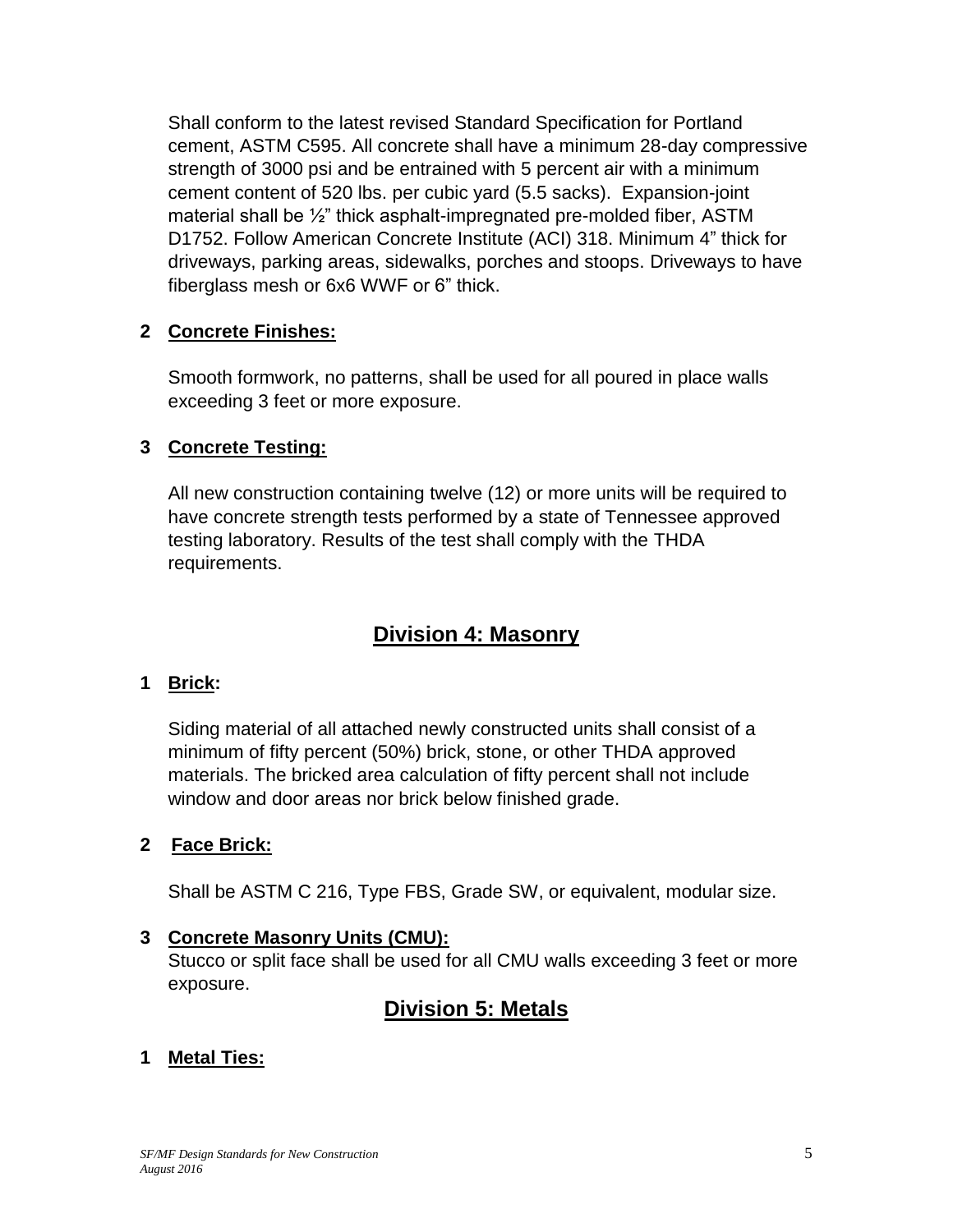For newly constructed units, metal tie-down or "hurricane" straps shall be used at each bearing location of each floor, roof truss, rafter and ceiling joist. Correct nails and nailing pattern as required by the manufacturers' installation requirements of the strap shall be used.

### **2 Steel Lintels**:

Steel lintels, when specified for openings in masonry walls, shall be galvanized, primed and painted.

## **Division 6: Wood, Plastics, and Composites**

## **1 Stair Riser and Tread Construction:**

All newly constructed steps shall conform to the state of Tennessee currently adopted IRC requirements, having a riser not greater than 7 3/4" and a tread of 11".

#### **2 Wood Exposed to Weathering Elements:**

All exterior wood shall have a minimum preservative retention rate of 25 percent for above ground applications and a minimum preservative retention rate of 40 percent for all wood in contact with the ground.

#### **3 Wood Decking:**

Exterior wood decking shall consist of composite, natural durable wood or pressure treated wood material.

#### **4 Wood Stairs and Handrails:**

Exterior wood stairs shall be constructed with properly treated dimensional lumber. Handrails shall be constructed of composite, natural durable wood or pressure treated wood material. Handrails shall meet the graspability and size standards in the International Residential Code.

## **Division 7: Thermal and Moisture Protection**

#### **1 Fascia:**

**a. Metal:** 0.019" minimum thickness aluminum, factory finish (coil stock).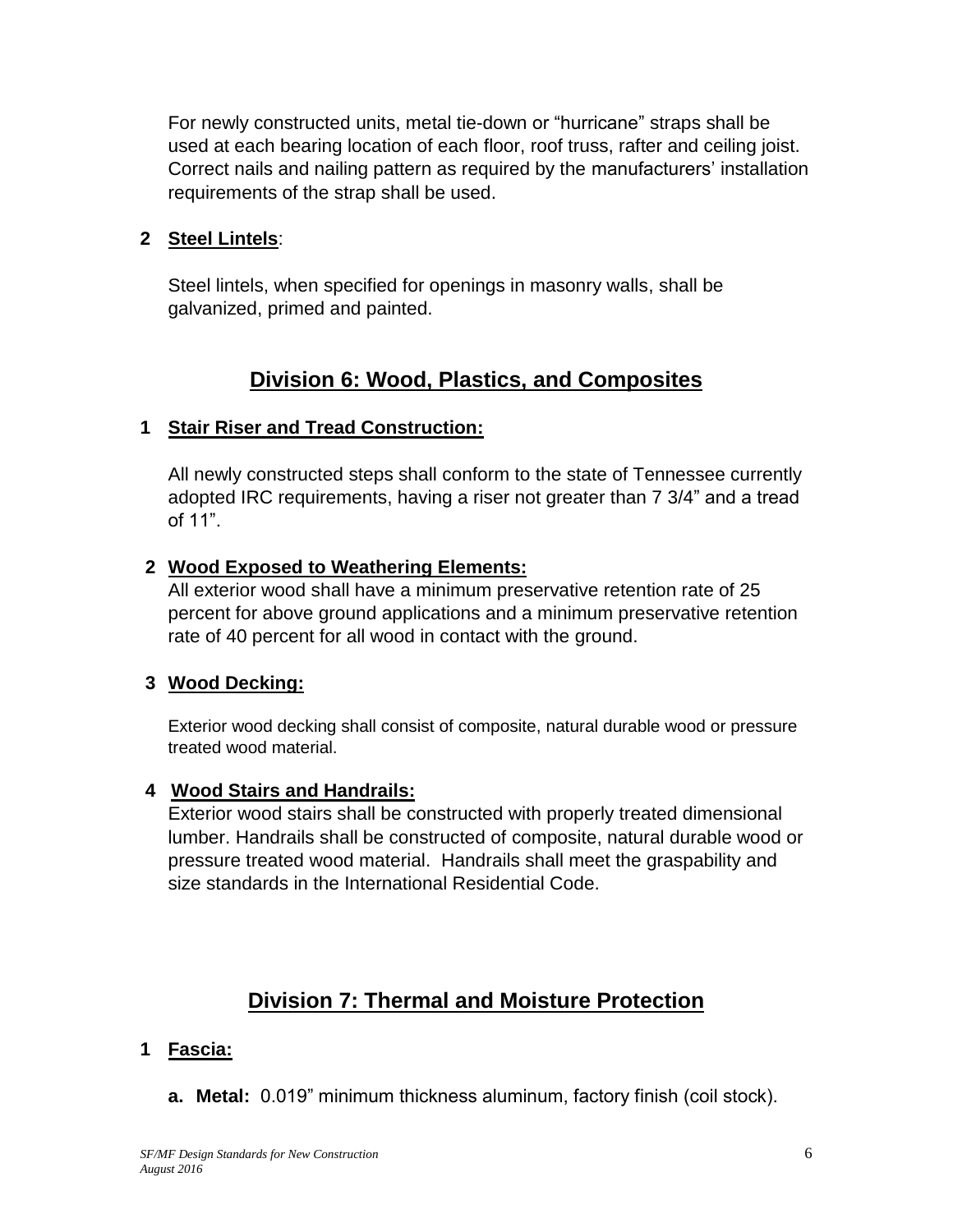- **b. Exposed Wood:** redwood, cedar, or pressure treated.
- **c. Composite:** Cement fiber board or other durable material as approved by THDA.

## **2 Roof:**

Shingles shall be 235 lb. seal tab type over 30 lb. felt with metal drip edge, with minimum 25-year product warranty.

## **3 Roof Construction:**

Minimum roof slope on all newly constructed roofs except porch roofs shall be 4" vertical to 12" horizontal.

## **4 Gutters and Downspouts:**

All structures shall have gutters and downspouts and be appropriately designed with a minimum 5" gutter and a 2"x 3" downspout. All downspouts shall empty onto splash blocks or be piped to an appropriate location.

## **5 Siding:**

- **a. Composite:** Fiber cement siding, primed, with two-coat minimum painted finish or factory finish.
- **b. Metal:** 26 gauge minimum thickness aluminum or galvanized steel with factory finish.
- **c. Vinyl:** 0.42" minimum thickness, UV protected.
- **d. Wood:** Cedar or redwood stained or primed once with 2-coat minimum finish sealer.

## **6 Insulation:**

All crawl spaces shall contain cavity floor insulation equal to or greater than R-19. Combined wall insulation value shall be equal to or greater than R-13. Combined attic insulation value shall be equal to or greater than R-38. As per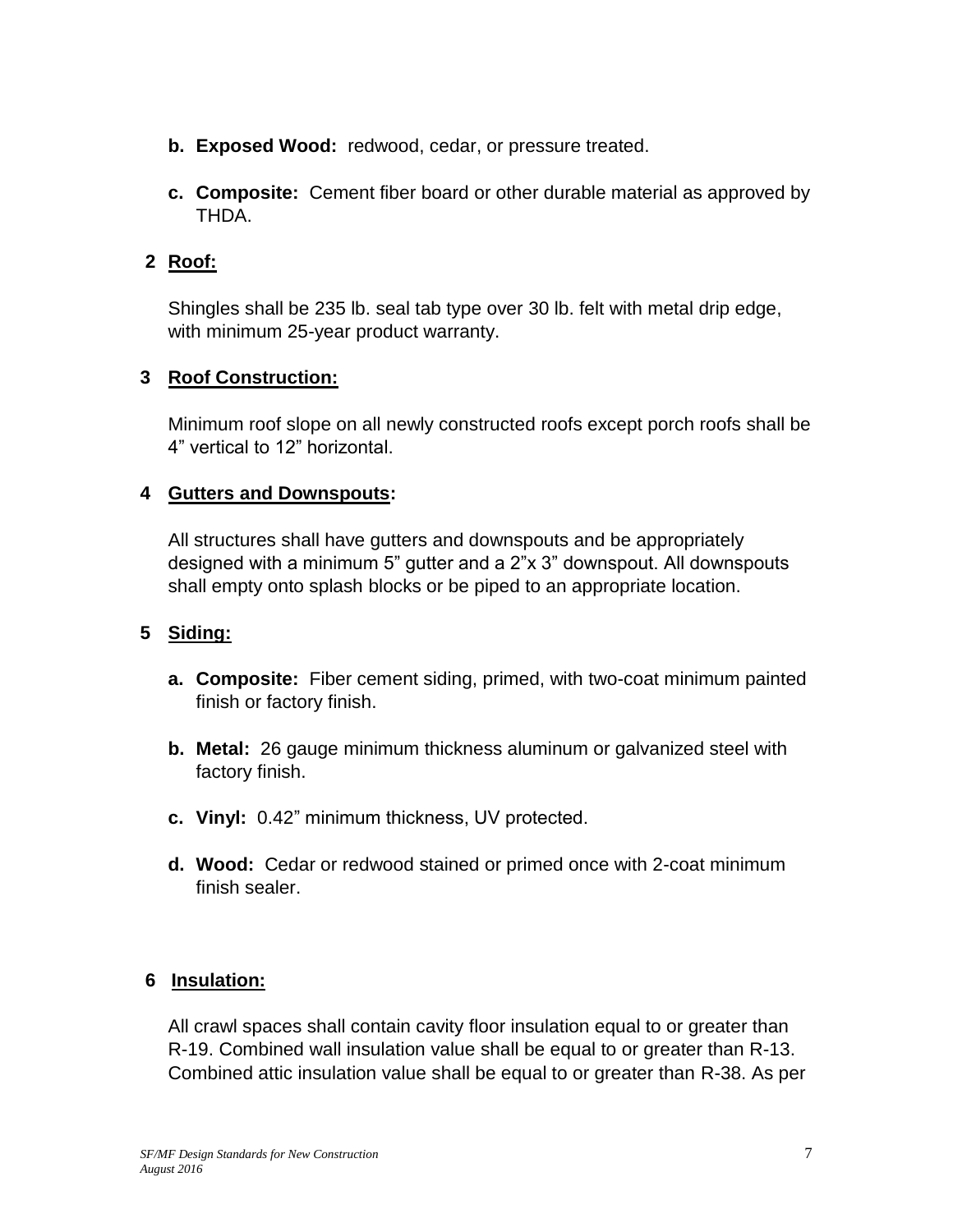NAIMA standards or ICC Energy Conservation Code as currently adopted by the State of Tennessee.

## **Division 8: Openings**

## **1 Exterior Doors:**

Exterior Doors shall be 1 ¾" thick 6 panel, or with limited panes of glass, steel material, insulated and be appropriately finished as recommended by the manufacturer. All opaque exterior doors shall have a U-factor equal to or less than 0.40.

## **a. Exterior hardware:**

All exterior doors, except sliding glass doors, shall have a lever key-lock latch and security accessories (eyelet peep hole, if the door is solid, and a deadbolt lock).

## **2 Interior Doors:**

Interior Doors shall be solid Wood, Composite or hollow core panel doors. Interior doors shall be a minimum of 1 <sup>3/4</sup> thick.

## **a. Interior Hardware:**

All doors, except bi-fold and bypass type doors, shall be equipped with passage lever-handle hardware. All bedrooms and bathrooms shall be equipped with privacy locks.

## **3 Windows:**

- **a.** All window frames must be solid vinyl. Double hung or Single hung type with a removable bug screen for lower section.
- **b.** All glazing shall be double-paned with low E with Argon.
- **c.** The vapor seal on the glazing must have a minimum ten-year warranty.
- **d.** All windows shall have a minimum one-year warranty on the operation of the window.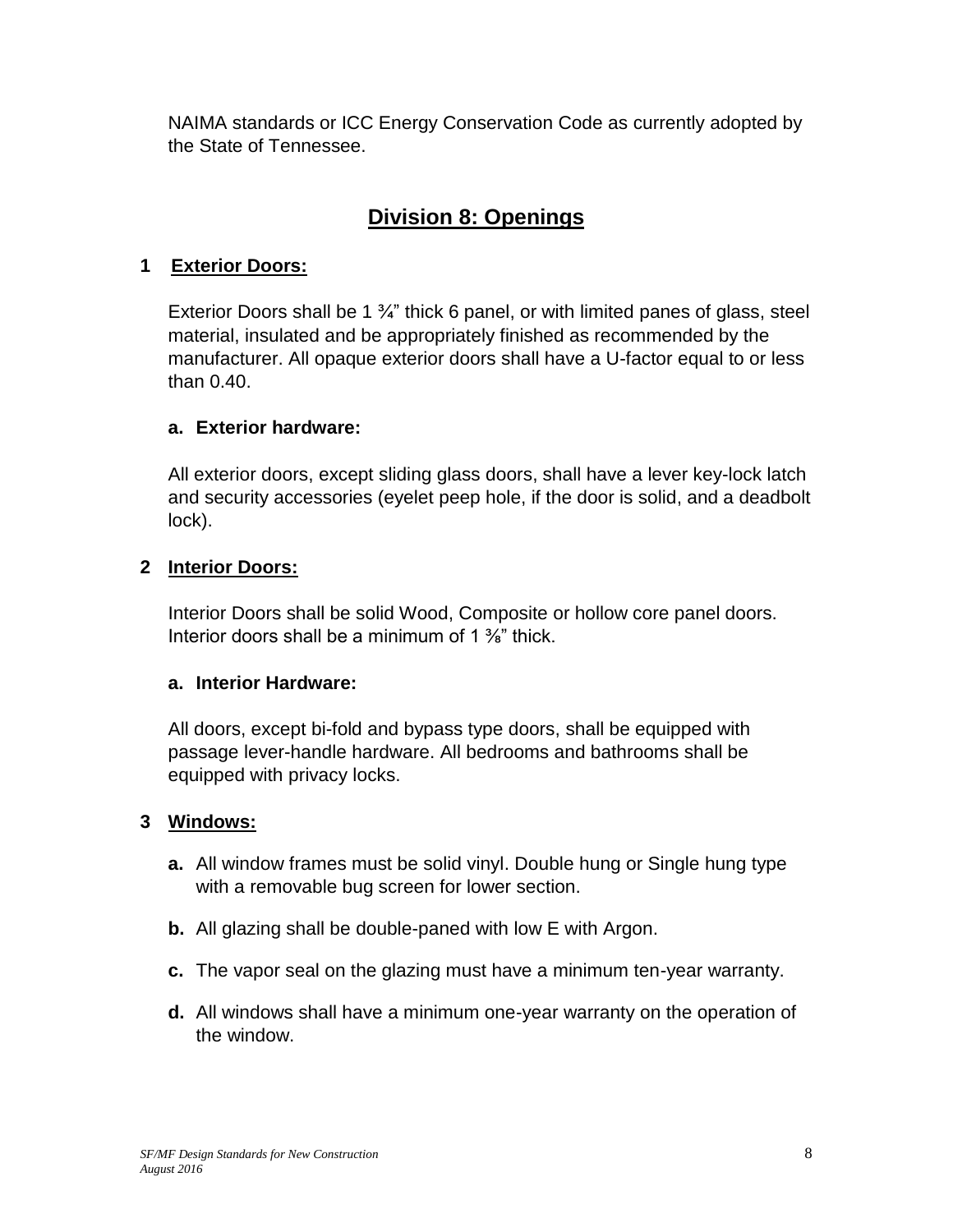**e.** All windows shall have a National Fenestration Rating meeting minimum energy code requirements for the proper Zone as shown in the currently adopted State of Tennessee International Energy Conservation Code..

## **Division 9: Finishes**

## **1 Exterior Ceiling:**

Solid backing to be used when using vinyl or aluminum material for porch ceilings, provide a rigid, solid backing such as ½" OSB or plywood.

## **2 Exterior Finishes:**

- **a. Wood:** All exterior exposed wood shall have a minimum preservative retention rate of 25 percent for above ground applications and a minimum preservative retention rate of 40 percent for all wood in contact with the ground. All structural posts below grade shall have the factory treated end of the post below grade. Use of CCA Treated lumber shall be prohibited.
- **b. Posts and Columns:** All posts columns and guardrails at deck level and above shall be factory made and finished, or meet the wood finishes in Section "a".
- **c. Handrails:** Rails shall be smooth, splinter-free, painted or factory finished, withstanding weather, and resisting checking and splintering. All handrails shall meet the graspability standards as required by the International Residential Code as currently adopted by the State of Tennessee.
- **d. Fiber Cement Siding:** Shall be factory finished or be painted with at least two coats of exterior grade paint.

## **3 Finished Floor Treatments:**

- **a. Carpet Padding:** 7/16" thick, 6-lb. minimum re-bond polyurethane.
- **b. Sheet Carpet:** 25 oz. minimum, 100 percent nylon. Other options include Berber type with blended fiber.
- **c. Sheet Vinyl:** Shall be Armstrong or equivalent minimum 10 mil wear layer. Provide product adhesive and underlayment as recommended by the manufacturer. All surfaces shall be clean, dry, and appropriate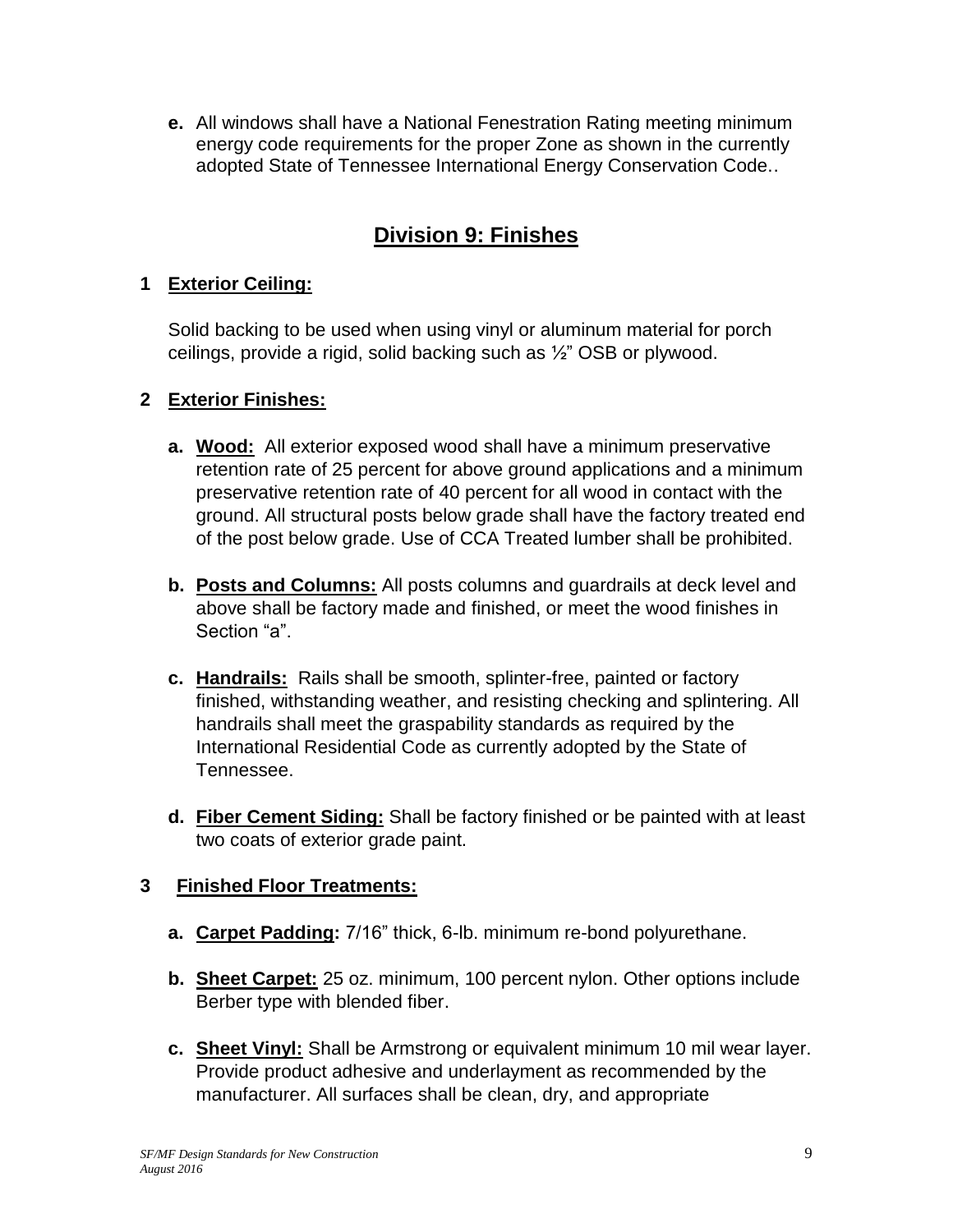temperature during installation. Vinyl sheet flooring shall conform to the requirements of ASTM F 1303, Type I.

- **d. Vinyl Composition Tile (VCT):** Shall be Armstrong or other approved equal, 1/8" x 12" x 12". Provide product adhesive and underlayment as recommended by the manufacturer. All surfaces shall be clean, dry, and appropriate temperature during installation. Follow manufacture's recommendation for pattern layout.
- **e. Wood Flooring:** Flooring shall be tongue and groove hardwood; factory finished, or have a minimum of three coats of site-applied, UV-protective polyurethane.
- **f. Laminate Wood Flooring:** Composite panel(s) comprised of four main components: a high pressure decorative laminate surface, an Aqua Resist high density fiberboard (HDF) core, a high pressure balancing backer, and an attached high density polyethylene underlayment.

Typical size: 7.6" x 47.55" x .385". Aluminum locking system for glue-free installation. Wax-impregnated edges. The floor shall be resistant to stains and reagents. The floor shall have a horizontal joint strength of not less than 1,000 lbs./lineal ft. and Ball Impact Resistance (ANSI/NEMA LD3- 2000, 3.8).

## **4 Other Flooring Products: Ceramic tile and laminates**

At the interior side of the main entry door within each dwelling unit, there shall be an uncarpeted, finished floor area. This area shall be no less than sixteen (16) square feet.

## **5 Interior Doors:**

- **a. Paint:** Primed once, with two-coat semi-gloss finish on all sides and faces. No VOC.
- **b. Stain:** Stain or oil on all sides and faces, with three-coat varnish, polyurethane finish. Low VOC.
- **c. Factory Finished:** Factory finish doors are acceptable with factory warranty.

## **6 Water-Resistant Drywall:**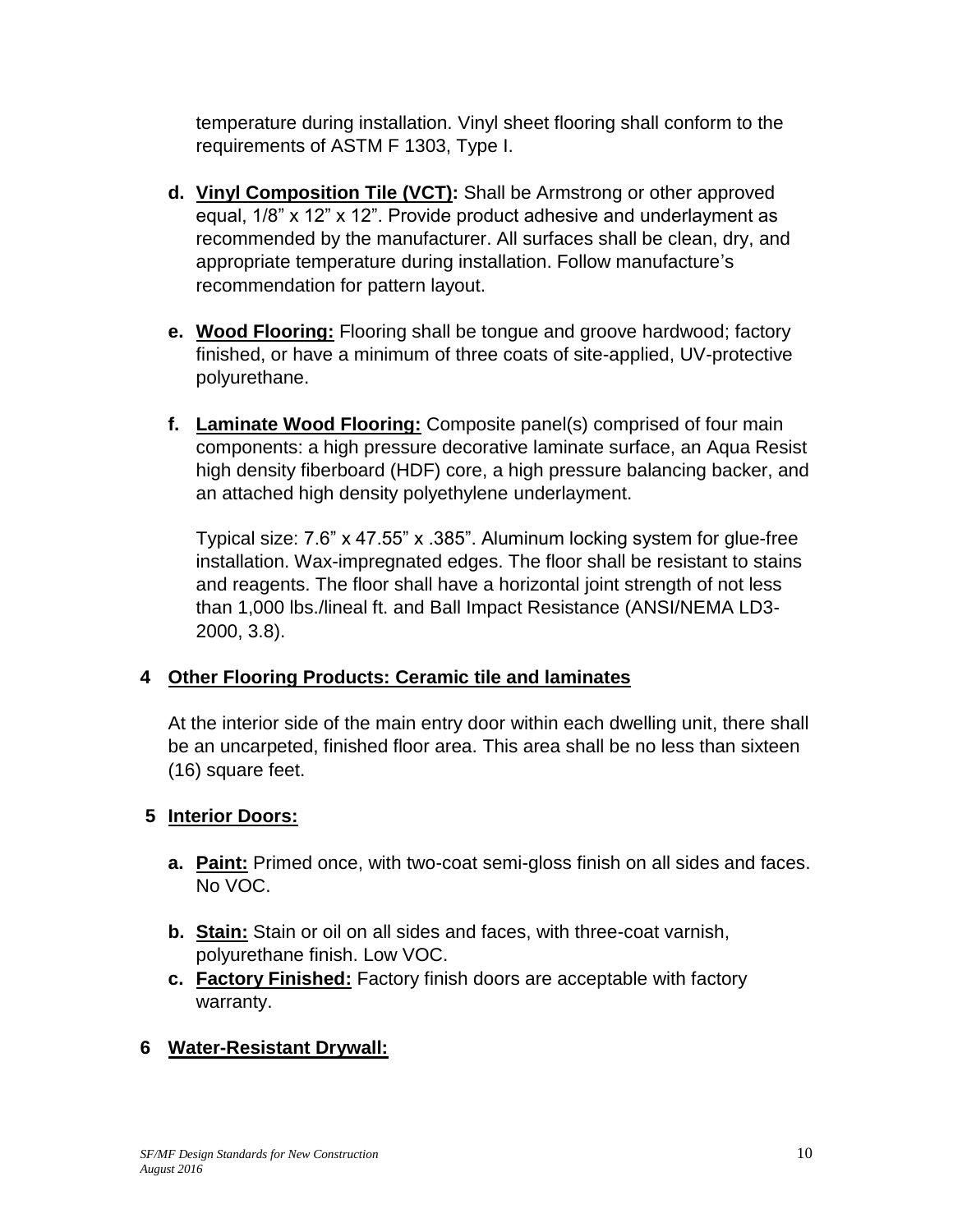Water-resistant gypsum board (commonly called "green board") or equivalent must be used on all walls in the bathroom and within six feet of wall surfaces where the drywall can be splashed such as kitchen sink, next to water heater and/or washer. Water-resistant/ mold resistant gypsum board or equivalent shall be provided behind any tub/shower unit located on an exterior wall. Waterresistant gypsum, when used on ceilings must be rated for the span. Prefer nonpaper faced drywall or a product that meets ASTM D3273 for mold resistance above and immediately around tubs, showers.

## **7 Interior Wall Finishes:**

Primed once and two finish coats of flat, eggshell or satin. Use semi-gloss, or satin finish for bathrooms, laundry, and kitchens. No VOC.

## **Division 10: Specialties**

## **1 Storage areas:**

Exterior storage areas are required on all newly constructed units except SROs and efficiency units. The storage area shall be a minimum of twentyfive (25) square feet. Structures must satisfy applicable building code requirements. Prefabricated plastic structures are prohibited. All storage areas shall match exterior building veneer, trim and possess identical shingles.

## **2 Roof Offsets:**

Projects of four (4) or more attached units shall be designed in such a way as to vary the roof line with offsets, gable porch roofs, etc.

## **3 Entries:**

The main common entry to each group of newly constructed dwellings or each main exterior entry to individual dwellings shall have a concrete, treated wood, or other hard surface exterior stoop, porch or deck, a minimum of 5' x 5'. All main entries shall have a roof or awning over the entry area. The roof shall cover at least a 5' x 5' area.

## **4 Closet Storage/Accessories:**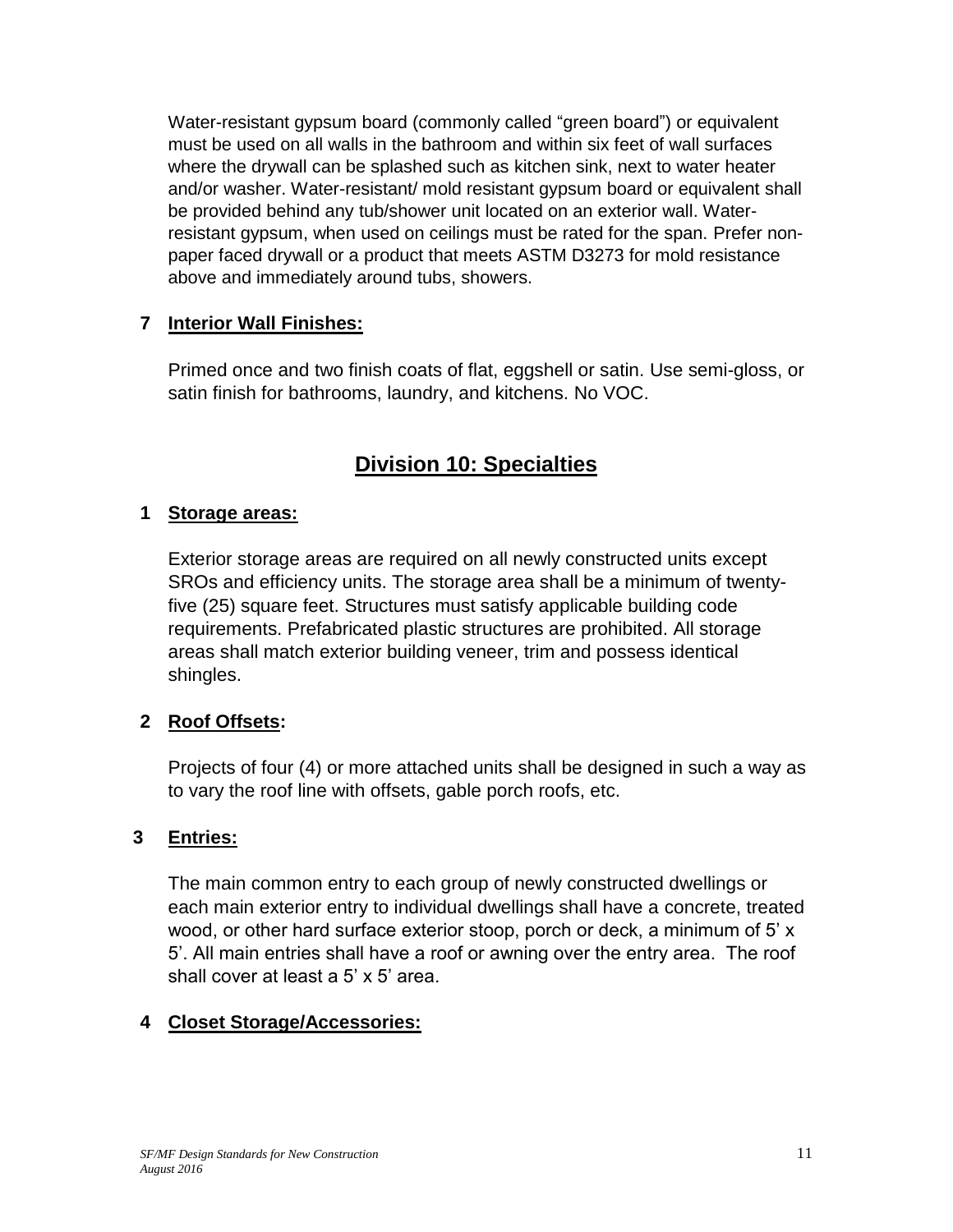Closets shall include a 12" deep vinyl wrapped wire shelf in coat, laundry and bedroom closets. Minimum of (4) 24" deep vinyl wrapped wire shelves for kitchen pantries.

## **5 Mailboxes:**

All units shall have a USPS approved mailbox either at each individual unit, common area, or a designated location per USPS post master.

## **6 Bath Accessories:**

All bathrooms shall have:

- **a.** Medicine cabinet with mirror 16" wide by 20" tall (minimum)
- **b.** Wall hung toilet paper dispenser
- **c.** 24" (minimum) towel bar
- **d.** Shower rod
- **e.** Mirror above lavatory backsplash. Other combinations of mirror and storage may be acceptable at the approval of THDA.

## **Division 11: Equipment**

## **1 Refrigerator:**

A refrigerator shall be minimum 18 cubic foot frost free provided in all dwelling units to match manufacturer and model line with the dishwasher and range on all projects including new construction and rehabilitation projects where identified in the PCNA (physical/capital needs assessment). All refrigerators must be Energy Star qualified. The Energy Star mark must be clearly marked on the front/top of the product, clearly displayed in product literature and listed on the manufacturer's Internet site.

## **2 Dishwasher:**

A dishwasher shall be 24" under counter mount unit to match manufacturer and model line with the refrigerator and range including new construction and rehabilitation projects where identified in the PCNA (physical/capital needs assessment). Standard dishwashers shall use less than 4.25 gallons per cycle and 295 kWh per year. All dishwashers must be Energy Star qualified. The Energy Star mark must be clearly marked on the front/top of the product, clearly displayed in product literature and listed on the manufacturer's Internet site.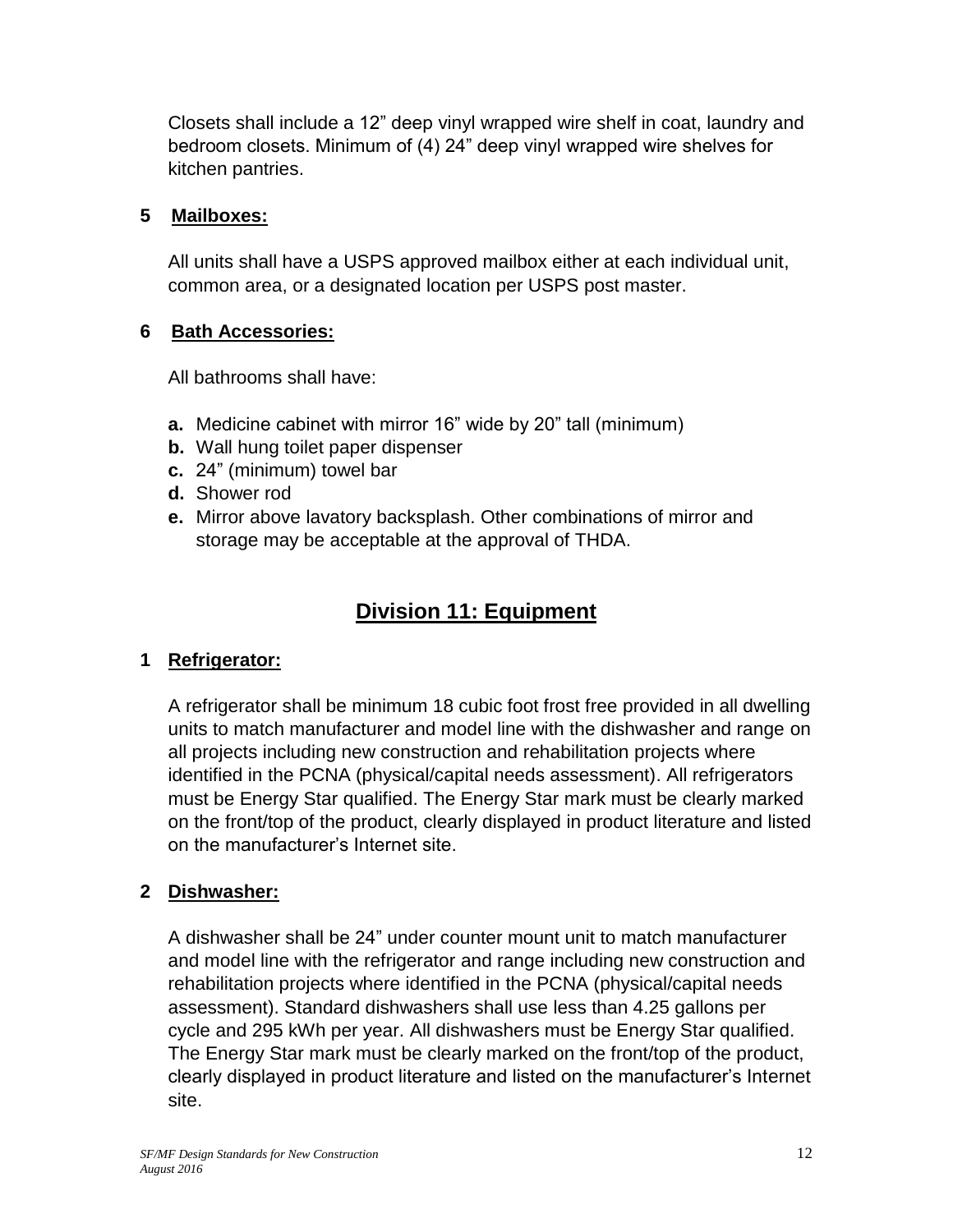## **3 Range:**

An electric range shall be minimum 30" 4 burner with self-cleaning oven provided in all dwelling units to match manufacturer and model line with the refrigerator and dishwasher on all projects including new construction and rehabilitation projects where identified in the PCNA (physical/capital needs assessment).

#### **4 Laundry:**

All newly constructed units, except SROs and efficiencies, shall be equipped with washer dryer hookups. All clothes washers supplied in individual units shall have an MEF equal to or greater than 2.0 and a WF equal to or less than 6.0. (NOTE: clothes washers and dryers are not eligible costs in THDA's HOME program).

All laundry facilities located inside any habitable space shall be equipped with a properly installed washer overflow pan indirectly discharging to an overflow waste receptor, floor drain, or to the exterior of the building. Water supply shut off valve to be single throw cutoff.

#### **5 Trash Collection:**

Provisions for dumpsters or trash cans are required. Screening of trash cans and/or dumpsters shall be provided for multi-family units.

#### **6 Playgrounds**:

Playgrounds shall be comprised of construction grade equipment approved by THDA prior to installation. The area immediately in and around the playground shall be mulched with 6" of appropriate material such as cypress mulch, pine bark or rubber mulch.

## **Division 12: Furnishings**

## **1 Casework:**

Cabinet fronts shall be made of solid wood (not particleboard); doors, draws and fronts shall be factory finished. Cabinet ends shall be finished with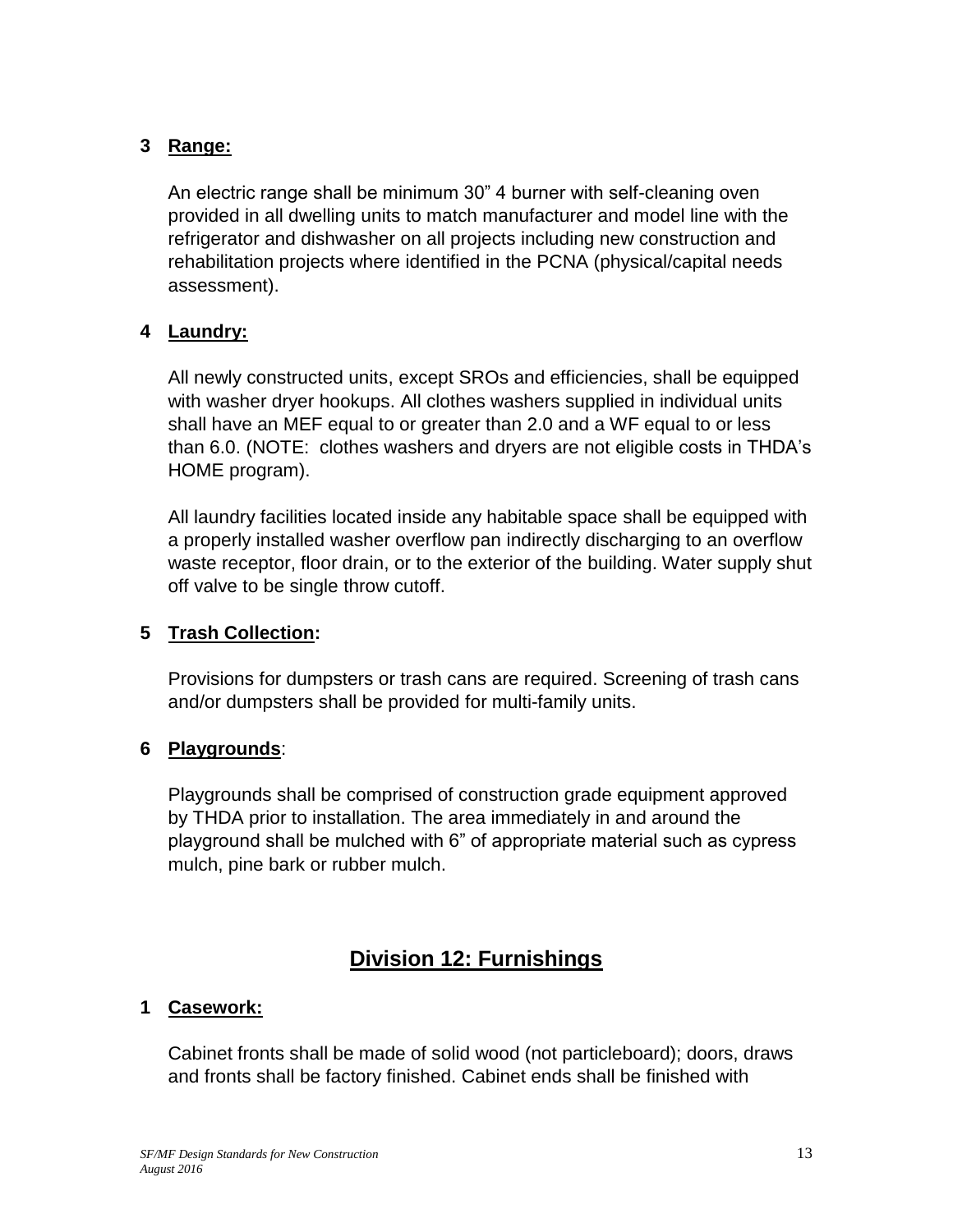appropriate veneer. All cabinets shall be Kitchen Cabinet Manufacturers Association (KCMA) approved.

## **2 Countertops:**

Tops shall be post form plastic laminate, bullnose front edge, rolled backsplash, finished exposed ends and sealed at the cut out for sink and the backsplash at the wall. Other appropriate materials may be used such as solid surface, and cultured marble for bathroom vanities. Any other types of countertops must be approved by THDA.

## **Division 13: Special Construction**

## **1 Office/ Laundry/ Maintenance Building:**

Unless individual units are supplied with laundry facilities, all new projects consisting of four (4) or more units shall provide common laundry facilities including a minimum of one (1) washer and one (1) dryer per every twelve units up to a maximum total of four (4) washers and four (4) dryers. All clothes washers in common areas shall have a Modified Energy Factor (MEF) equal to or greater than 2.2 and a Water Factor (WF) equal to or less than 4.5.

## **Division 14- 20: Reserved for Future Use**

## **Division 21: Fire Suppression**

## **1 Fire Suppression and Alarms:**

All new construction must comply with the International Residential, Building and Fire Codes as currently adopted by the State of Tennessee.

## **Division 22: Plumbing**

All plumbing, including piping, fixtures and appurtenances must meet or exceed the standards of the International Residential or Plumbing Code.

## **1 Bath Tub:**

Tubs shall be 30" deep white porcelain finish steel, or cultured marble.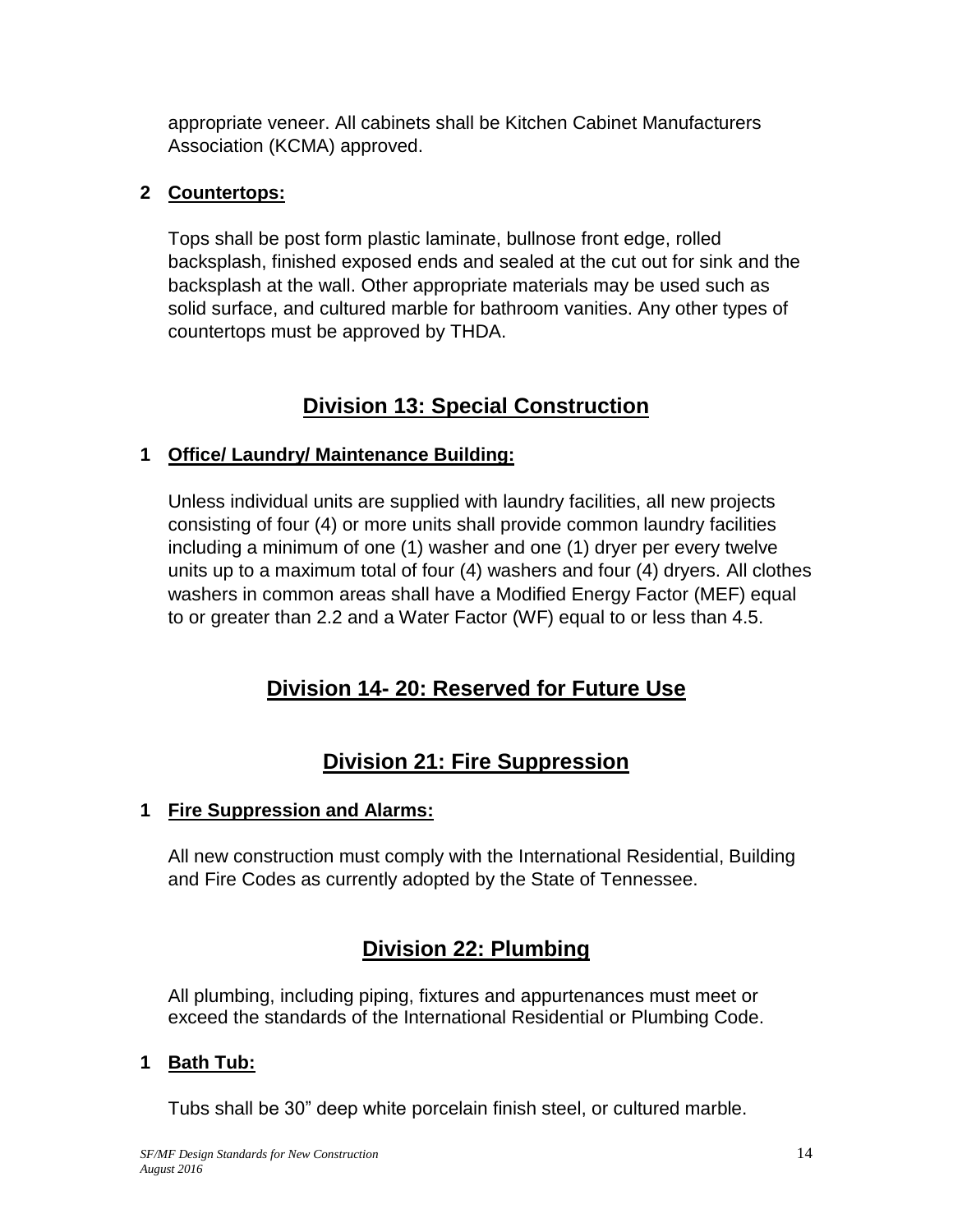#### **2 Shower:**

Showers shall be 36" x 36" minimum with 4" curb; made of fiberglass, acrylic, or cultured marble. Shower head flow not to exceed 2.5 gpm.

## **3 Tub/ Shower Surround:**

Tub/ shower surrounds shall be 3 piece integral panels of plastic, fiberglass, or cultured marble minimum 72" above flood rim.

#### **4 Lavatories:**

Sinks shall be 15" minimum diameter; made of white porcelain finish steel or cultured marble.

## **5 Faucets:**

Polished chrome finish two handle with pop-up stopper. Lever handle type shall be used when ADA requirements apply. Faucets containing plastic material for exterior housing are prohibited. Flow not to exceed 1.5 gpm.

## **6 Water Closets:**

Water closets shall be white porcelain elongated bowls with acrylic seat maximum 1.6 GPF.

## **7 Kitchen Sink:**

Sinks shall be a minimum eight inches (8") deep, 33 x 20 stainless steel double bowl. For ADA compliance when applicable, roll under sink depth shall be shallower as required in mobility impaired dwelling units

#### **8 Plumbing Accessories:**

Water heaters located in any interior space shall have a metal 2" deep overflow pan with discharge pipe indirectly plumbed into DWV receptor, floor drain or to the exterior. Discharge pipe end shall have a bug screen.

## **9 Piping:**

Potable water lines shall be copper or PEX material. Installation in exterior walls must be centered within the insulation. Hose bibs must be of the freeze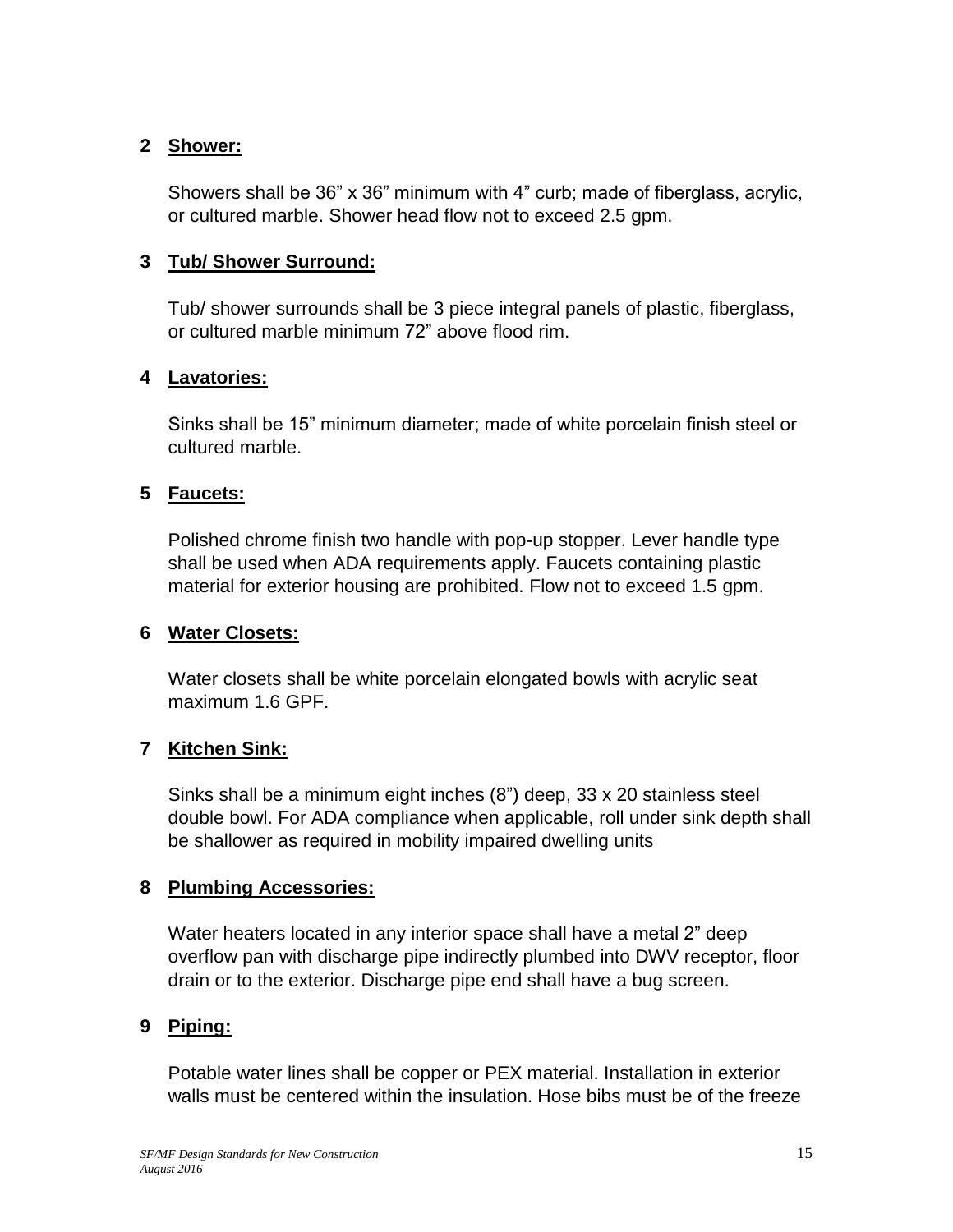proof kind. All piping located in attic or crawl space shall be insulated. All hot water lines shall be insulated equal to or greater than R-4 pipe wrap.

## **10 Water Heater:**

Water Heater shall be minimum 40 gallon electric with a minimum Energy Factor (EF) equal to or greater than .92. Gas fired water heaters shall an EF equal to or greater than .59. Instantaneous gas water heaters shall have an EF equal to or greater than .94 (96%AFUE). Prefer direct vent on gas water heaters or sealed combustion.

## **11 Radon Reduction:**

Radon venting is required as a "Passive System" unless otherwise specified by local codes or regulations. Refer to 2006 IRC Appendix F.

## **Division 23: Heating Ventilating and Air Conditioning**

All mechanical systems, shall be regulated, including the design, installation, maintenance, and alteration of mechanical systems that are permanently installed and used to control environmental conditions within buildings to meet or exceed the standards of the International Residential or Mechanical Code.

## **1 Heating Ventilating and Air Conditioning Equipment:**

All units shall have a central HVAC system comprised of a split system heat pump with emergency heat strips for heating and cooling using high-efficiency equipment. Units with gas shall be a split system air conditioner and furnace. Heat pump/ AC systems shall have a minimum SEER (Seasonal Energy Efficiency Rating) rating of 14.5 with a minimum HSPF (Heating Seasonal Performance Factor) rating of 8.5. Fuel oil, gas fired furnaces and boilers shall have an Annual Fuel Utilization Efficiency (AFUE) equal to or greater than ninety-two percent (92%). Electric-resistance-only heat systems are prohibited. Alternative HVAC systems may be approved by THDA. Prefer direct vent on gas furnace or sealed combustion.

## **2 Ducting:**

Duct system can be a mix of; hard duct main trunk lines (sheet metal) from the air handlers with flex duct branching out to the individual vents. All duct must be insulated with a minimum R-5, unconditioned space R-8 and installed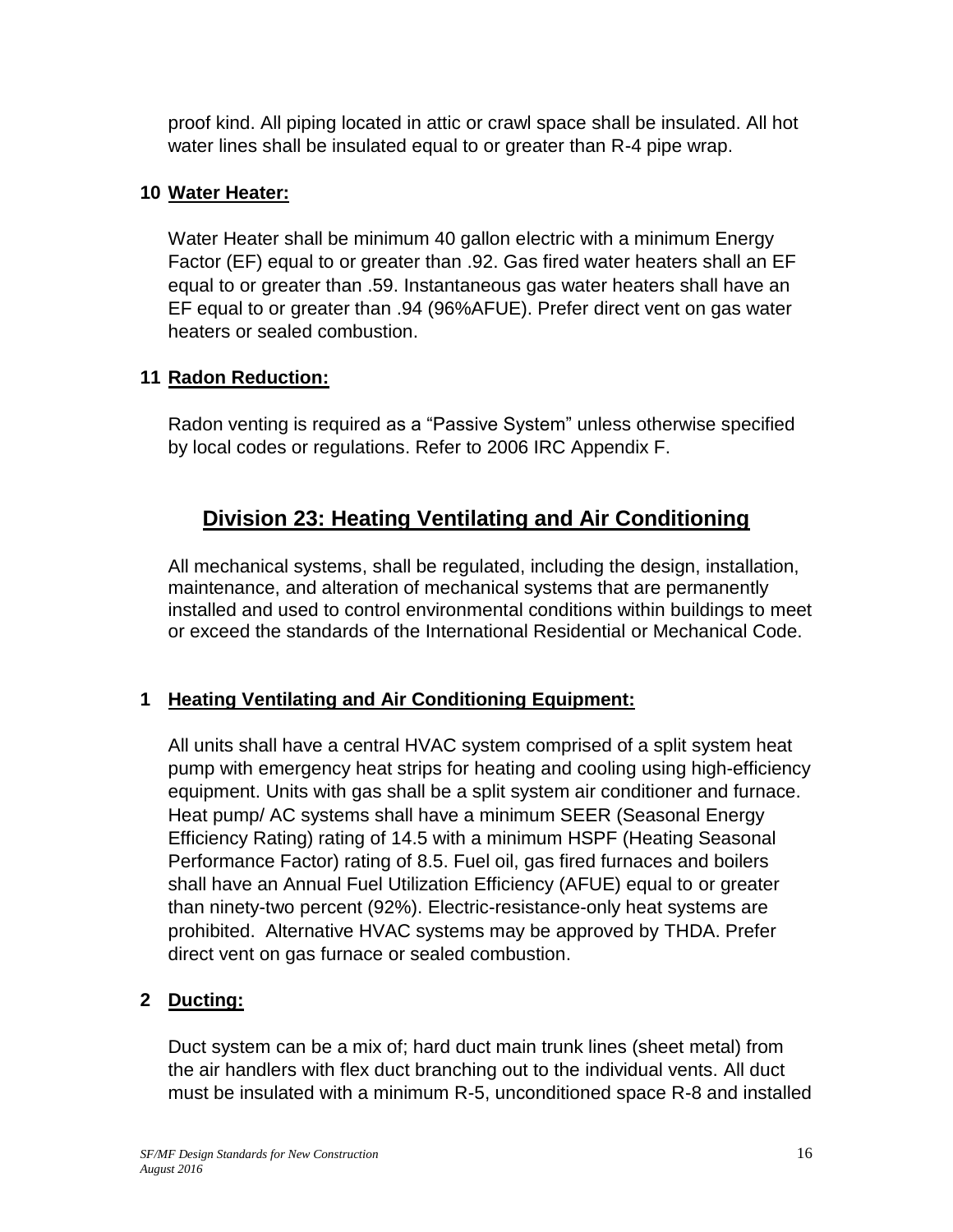per SMACNA standards. All joints and connections shall be sealed tight compliant with UL 181 and pass pressure testing. Exhaust vent piping shall be insulated. All ducts shall be installed per manufactures requirements and free of restrictions. Vent louvers shall be white adjustable type. Dryer vent shall be through wall weather type with damper. All supply ducts shall have individual dampers enabling supply air adjustments at each register grill and repositioning damper. All HVAC systems shall be Tested and Balanced within 20% of the ACCA Manual J, S and D calculations.

## **3 Thermostat:**

All individual HVAC systems shall be controlled by a digital thermostat.

## **4 Range Hoods:**

All units shall be equipped with a minimum 200 CFM range hood. All range hoods shall be Energy Star qualified. The Energy Star mark must be clearly marked on the front/top of the product, clearly displayed in product literature and listed on the manufacturer's Internet site.

Recirculation hoods shall be equipped with an activated charcoal filter. Gas appliances must be ducted to the exterior. Minimum 200cfm labeled.

## **5 Fans:**

Ceiling fans shall be minimum 42" 4 paddle with light kit located in all bedrooms and a 52" 5 paddle with light kit in the living room. Fans shall be Energy Star qualified. The Energy Star mark must be clearly marked on the front/top of the product, clearly displayed in product literature and listed on the manufacturer's Internet site. Minimum 120 cfm/watt at medium speed setting. Fans are required to accept CFL or LED bulbs.

## **Division 26: Luminaries / Electrical**

All electrical work must conform to the currently adopted National Electrical Code (NFPA 70), as adopted by the State of Tennessee. All electrical work will require the obtaining of electrical permits and receiving a passing final inspection by a Tennessee Licensed Electrical Inspector for that jurisdiction or area.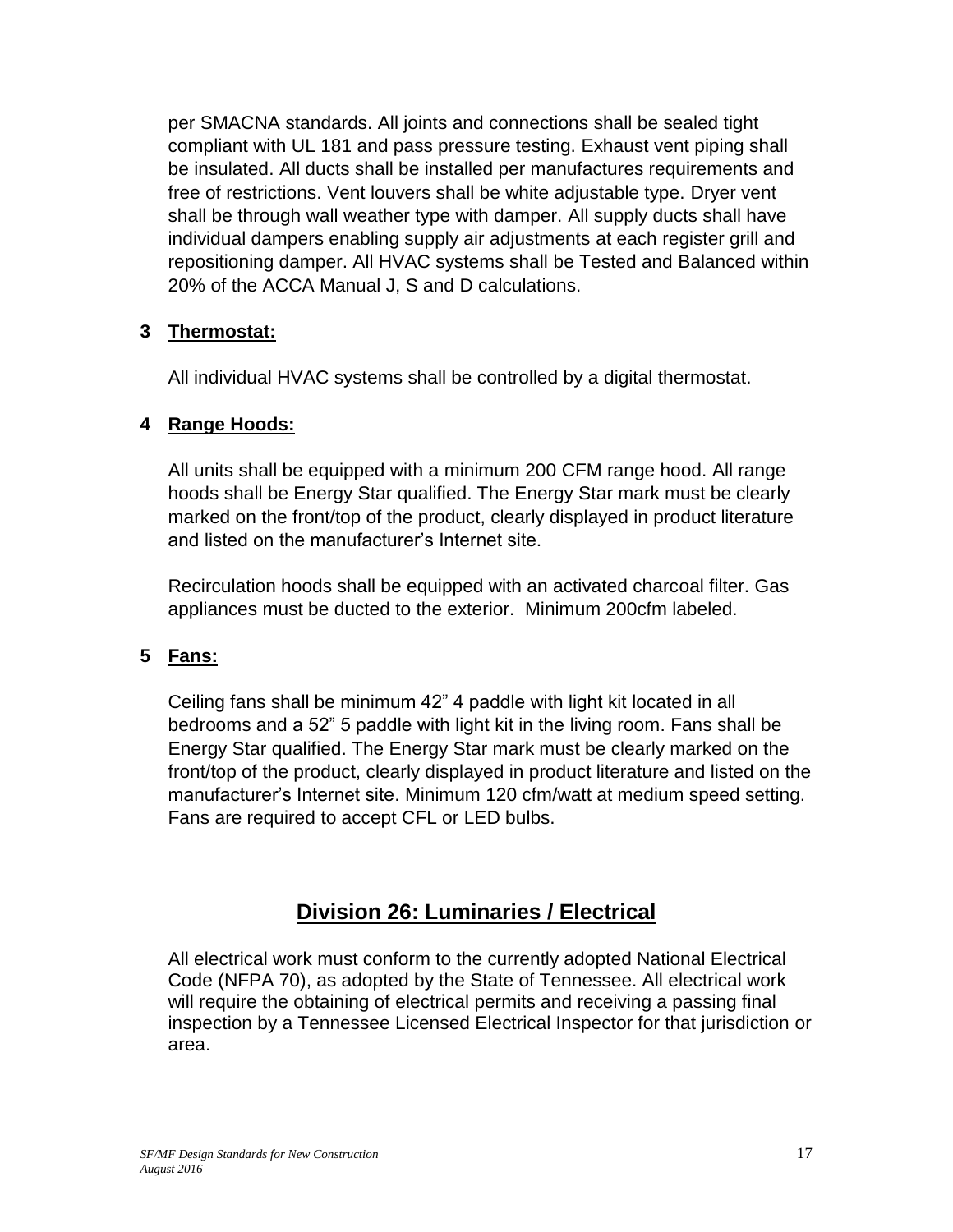## **1 Exterior Luminaries:**

Luminaries shall be located at all entrances and common areas. All on-site parking areas shall be lighted. The electrical supply for all-common areas, stairways, walkways and parking areas shall not originate from an individual unit. Each fixture should have dusk/ dawn and motion sensor capabilities with CFL or LED lamp.

## **2 Interior Luminaries:**

Each room, hall, stair, and walk in closet shall have a minimum of one switched overhead light (color to match door hardware) with energy efficient CFL or LED lamp and globe (ceiling fan light kit is acceptable in bedrooms and living room). Kitchens shall include adequate lighting over the counter top, appliances, and sink. Bathrooms shall be equipped with adequate lighting over the vanity sink with CFL or LED lamps and a combination exhaust fan light in the ceiling near the water closet/ tub.

## **Division 27: Communications**

## **1 Telephone and Cable:**

All dwelling units shall be wired with CAT6 cable for telephone and internet jacks, as well as cable for television in each bedroom and living room. Common areas, community rooms and on-site management offices shall have communications lines as required.

## **Division 28: Electronic Safety and Security**

## **1 Fire Alarm & Smoke Detectors:**

Smoke detectors and Fire Alarm Systems shall be provided as required by NFPA 72, and the International Fire Code as adopted by the State of Tennessee. Hardwired with battery back-up smoke detectors shall be provided in all bedrooms and hallways. No bedroom door shall be more than eight (8) feet from a hallway smoke detector. Install devices per manufactures installation requirements. Instructions for specific locations and other details shall be strictly observed and tested. All building areas must comply with all State, county, and local codes.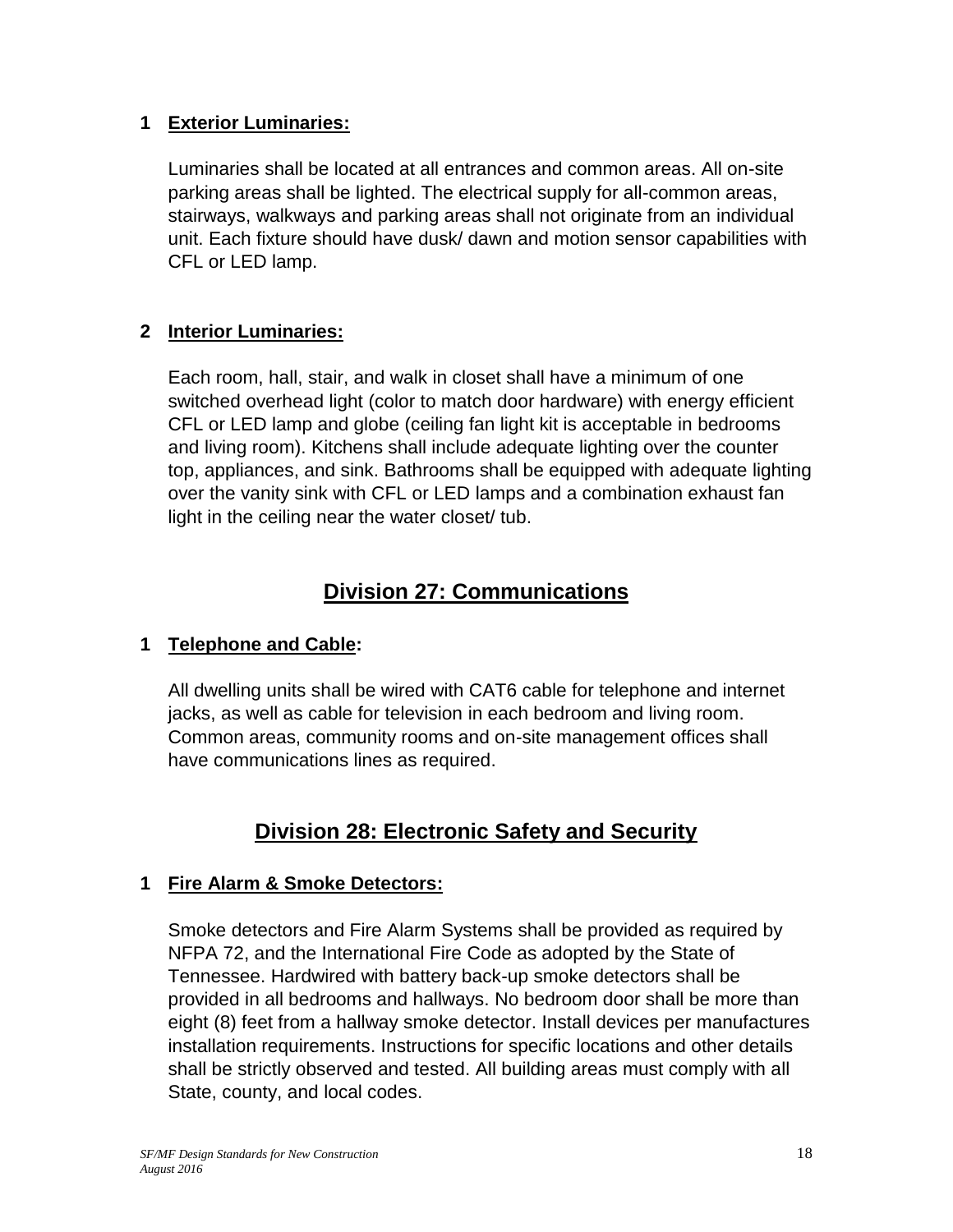## **2 Carbon Monoxide Detectors:**

UL listed carbon monoxide detectors shall be installed outside each sleeping area in the immediate vicinity of all bedrooms if the dwelling contains fuel burning appliances or has an attached garage.

## **Division 29-30 Reserved for Future Use**

## **Division 31: Earthwork**

## **1 Site Layout:**

Property line, setbacks, easements, right-of-way and clearances must be properly identified prior to staking the building footprint on site. If there is a conflict where the building is proposed to be placed on site, then refer to the State, county, local codes, and utility companies for resolution. Other engineered designs may be presented to THDA for consideration.

## **2 Soil Boring Test:**

All new construction that contain 12 or more units shall have a soil-boring test performed by a qualified engineer to complete a geotechnical report. This report must be submitted to THDA. Projects containing less than 12 units may also be required to have a soil boring test performed should the test be determined necessary by THDA.

## **3 Soil Testing:**

All new construction that contains 12 or more units will be required to have soil compaction test performed by a State of Tennessee approved testing laboratory. Projects containing less than 12 units may also be required to have a soil compaction test performed should the test be determined necessary by THDA. Results of the test shall comply with the applicable building code requirements and geotechnical report.

## **Division 32: Exterior Improvements**

## **1 Landscaping:**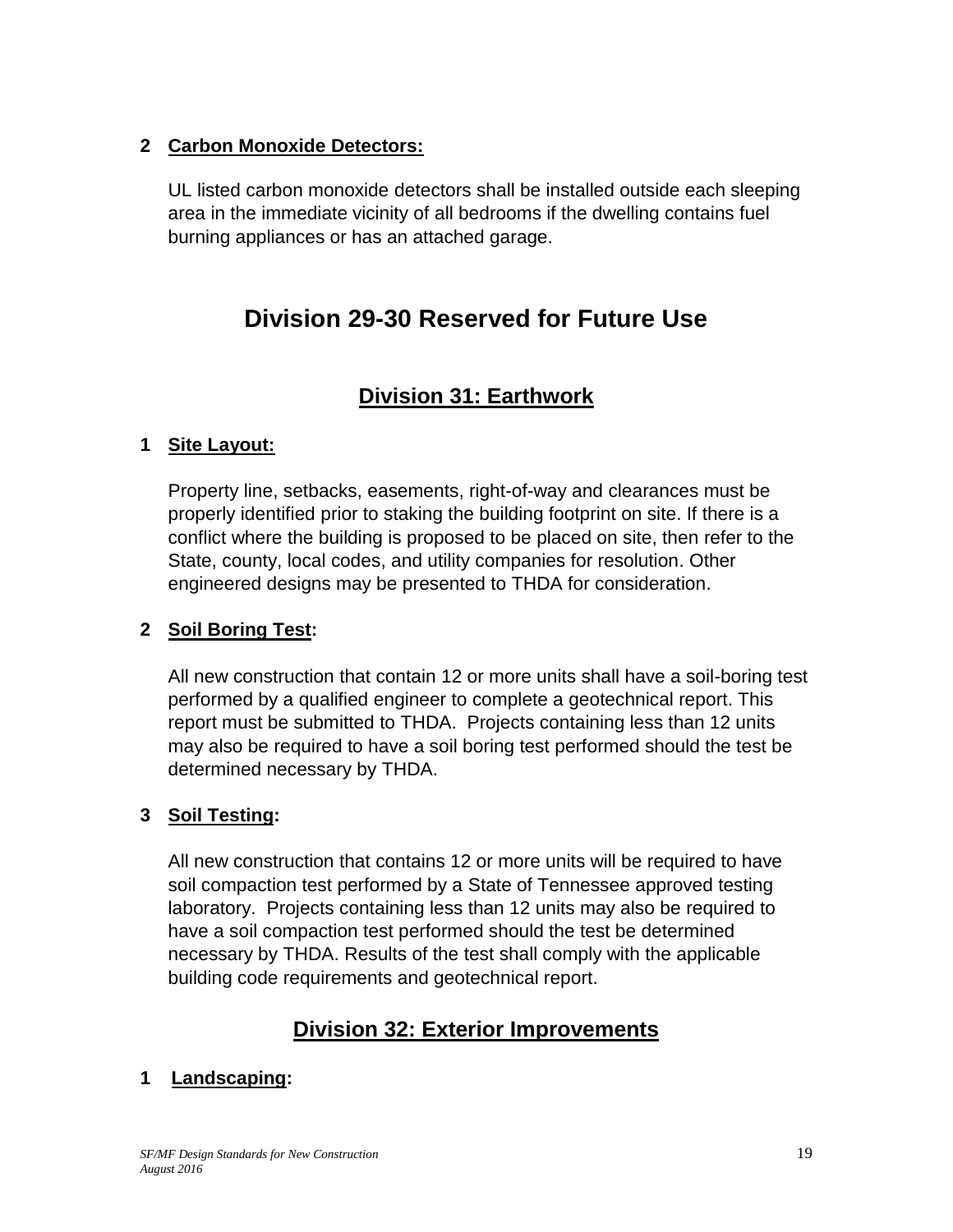Adequate landscaping is required on all multifamily projects. The developer shall submit a landscape plan as part of final plans and specifications. Each building shall include a minimum landscaping package.

## **2 Turf:**

All lawn areas shall be seeded with the seed variety, lime, and fertilizer application rate, which is appropriate to establish a good lawn cover. All slopes in excess of 3:1 within 10 feet of the building, driveway and/or walkway shall receive sod or other approved erosion control materials which will enhance the establishment of a permanent ground cover.

## **3 Sodded Areas:**

Sod is optional in building front yards and common areas for all projects.

## **4 Fencing:**

All multifamily projects shall be fenced to provide security around the site boundaries.

## **5 Parking/Driveways:**

All multifamily buildings shall have adequate parking as required by local zoning or building code. Unless prohibited by local code, jurisdiction or structural constraints, all projects shall have a minimum of one parking space per unit. Single Family Dwellings shall have a minimum parking space for 2 vehicles.

## **6 Parking Lots:**

All on-site parking lots and access drives are to be paved and parking spaces shall have bumper stops or curbs. If walkways are used as bumper stops, the walkway shall be 6' wide.

## **7 Concrete pads and walks:**

All entry walks shall be a minimum of 3' wide, 3000 psi concrete, and shall be provided at all units from the entry to parking area. Provide ¼ inch per foot crown or cross slope in the direction of drainage. Expansion-joint material shall be ½" thick asphalt-impregnated pre-molded fiber, ASTM D1752. Follow ACI 318. Minimum concrete thickness shall be 4".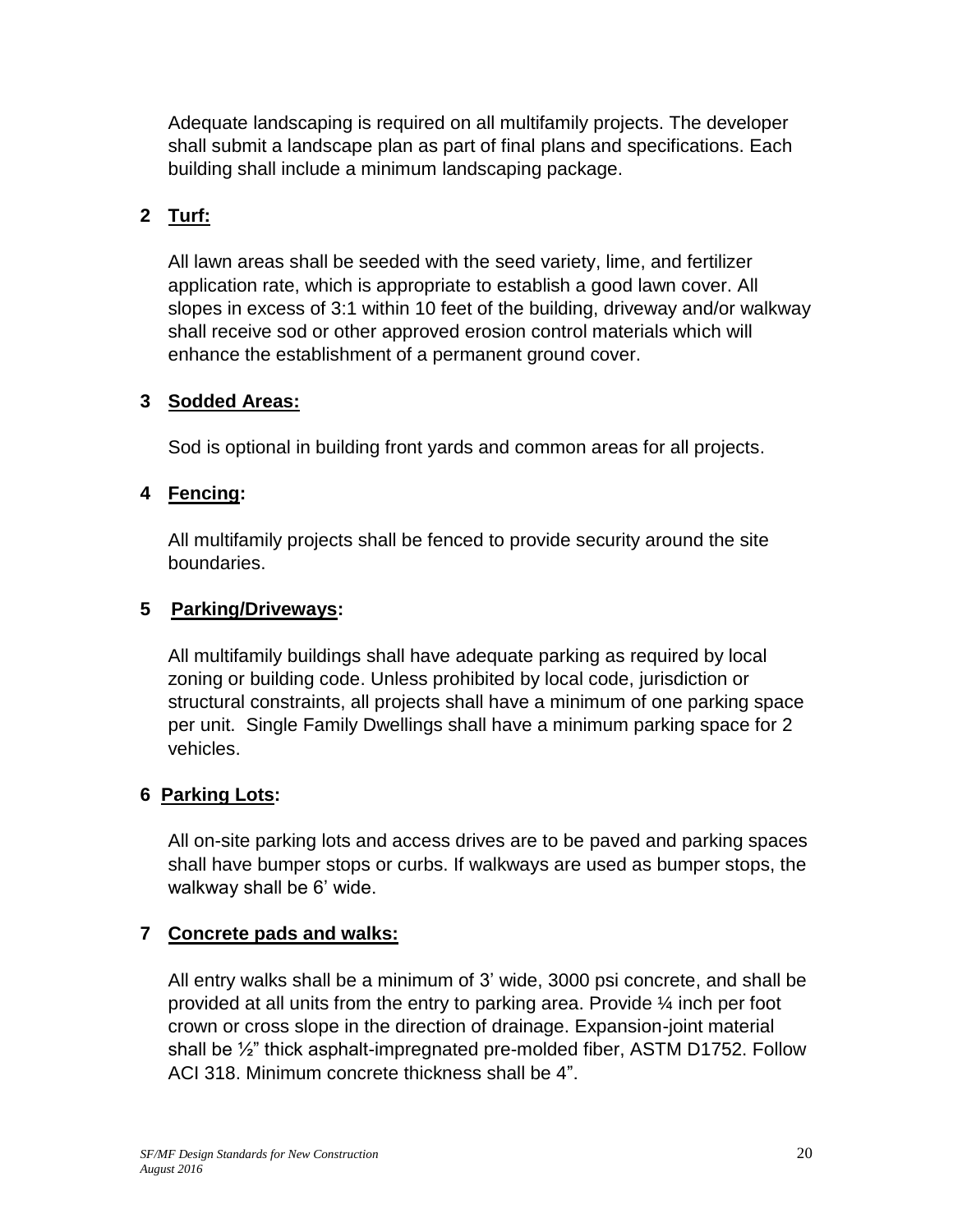#### **8 Walkways:**

All units shall have a 3' wide 3,000 psi concrete with broom finish walkway from the parking area to the main entrance.

#### **9 Ramps:**

All newly constructed accessible ramps shall be a minimum 42" wide with 5' turning areas at each landing, a maximum slope of 1:12, maximum rise 30" and a minimum load capacity of 1500 lbs. Existing ramps may be no steeper than 1:8.

- **a. Composite:** Wood/ fiberglass with non-skid surface.
- **b. Concrete:** With non-skid surface.
- **c. Metal:** Galvanized steel, or aluminum with non-skid surface.
- **d. Wood:** All exterior wood shall have a minimum preservative retention rate of 25 percent for above ground applications and a minimum preservative retention rate of 40 percent for all wood in contact with the ground. Use of CCA treated lumber is prohibited. Portable or temporary ramps are prohibited.

#### **10 Asphalt:**

Asphalt shall consist of a hot-mix asphaltic concrete pavement complying with TDOT design mix standards for parking areas. Batching and placement of the asphalt may be tested at the request of THDA. Placement of the asphalt in 2 lifts. 2  $\frac{1}{2}$  base course with a 1  $\frac{1}{2}$  finish course. Pavement striping to be completed within 30 days after asphalt placement.

#### **11 Soil Treatment-Termite Protection:**

A proper and complete termite inspection of all properties is required. The inspection must be completed by a licensed exterminator who shall report any activity located and treatment applied. A warranty for a period of a minimum one year on all inspections is required.

## **Division 33: Utilities**

## **1 Electric:**